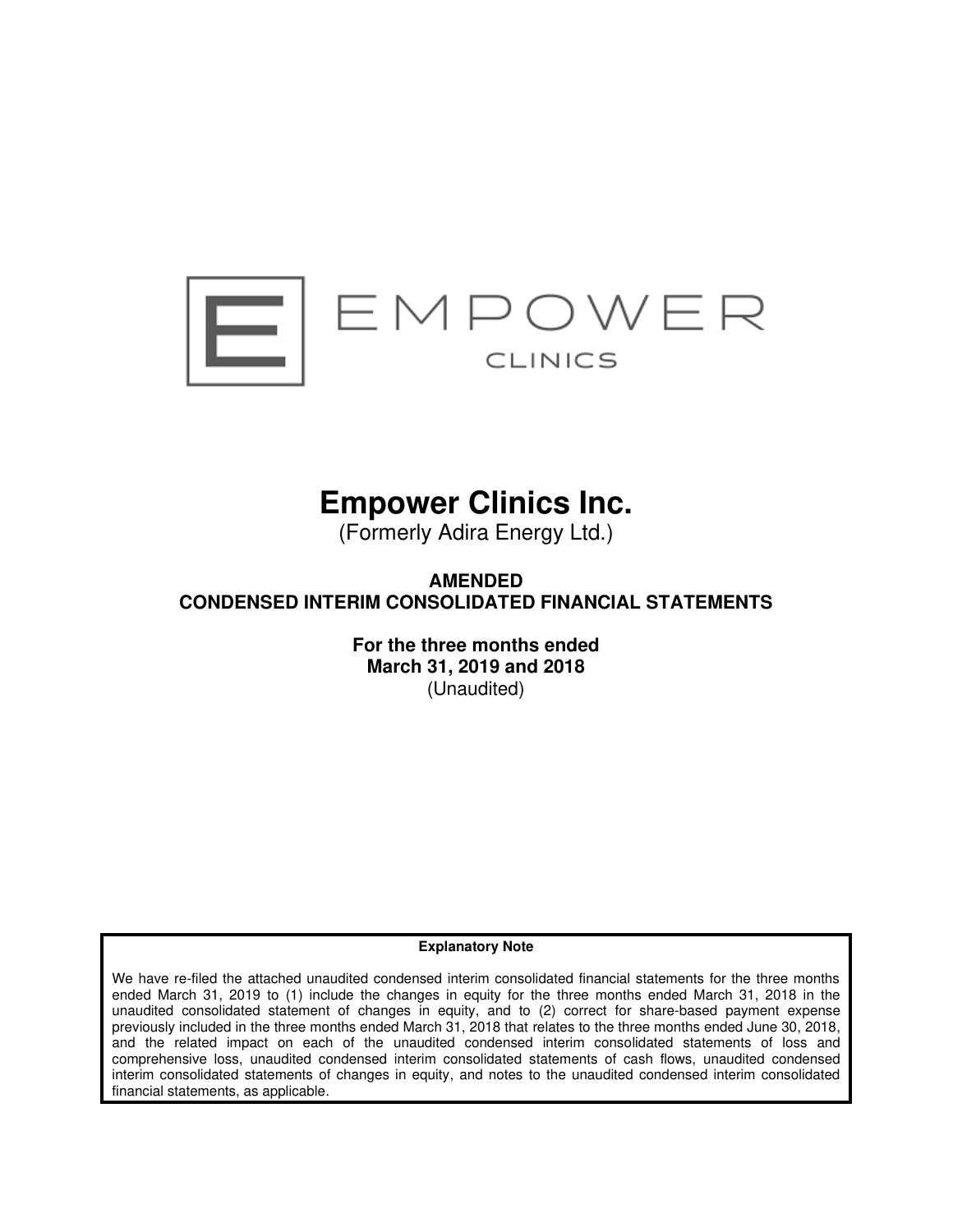### **Notice of Disclosure of Non-auditor Review of the Amended Condensed Interim Consolidated Financial Statements for the three months ended March 31, 2019.**

Pursuant to National Instrument 51-102, Part 4, subsection 4.3(3)(a) issued by the Canadian Securities administrators, if an auditor has not performed a review of the interim financial statements, they must be accompanied by a notice indicating that the financial statements have not been reviewed by an auditor.

The accompanying unaudited amended condensed interim consolidated financial statements of Empower Clinics Inc. ("the Company" or "Empower") for the interim period ended March 31, 2019, have been prepared in accordance with the International Accounting Standard 34 - Interim Financial Reporting as issued by the International Accounting Standards Board and are the responsibility of the Company's management.

The Company's independent auditors, MNP LLP, have not performed a review of these interim financial statements.

June 4, 2019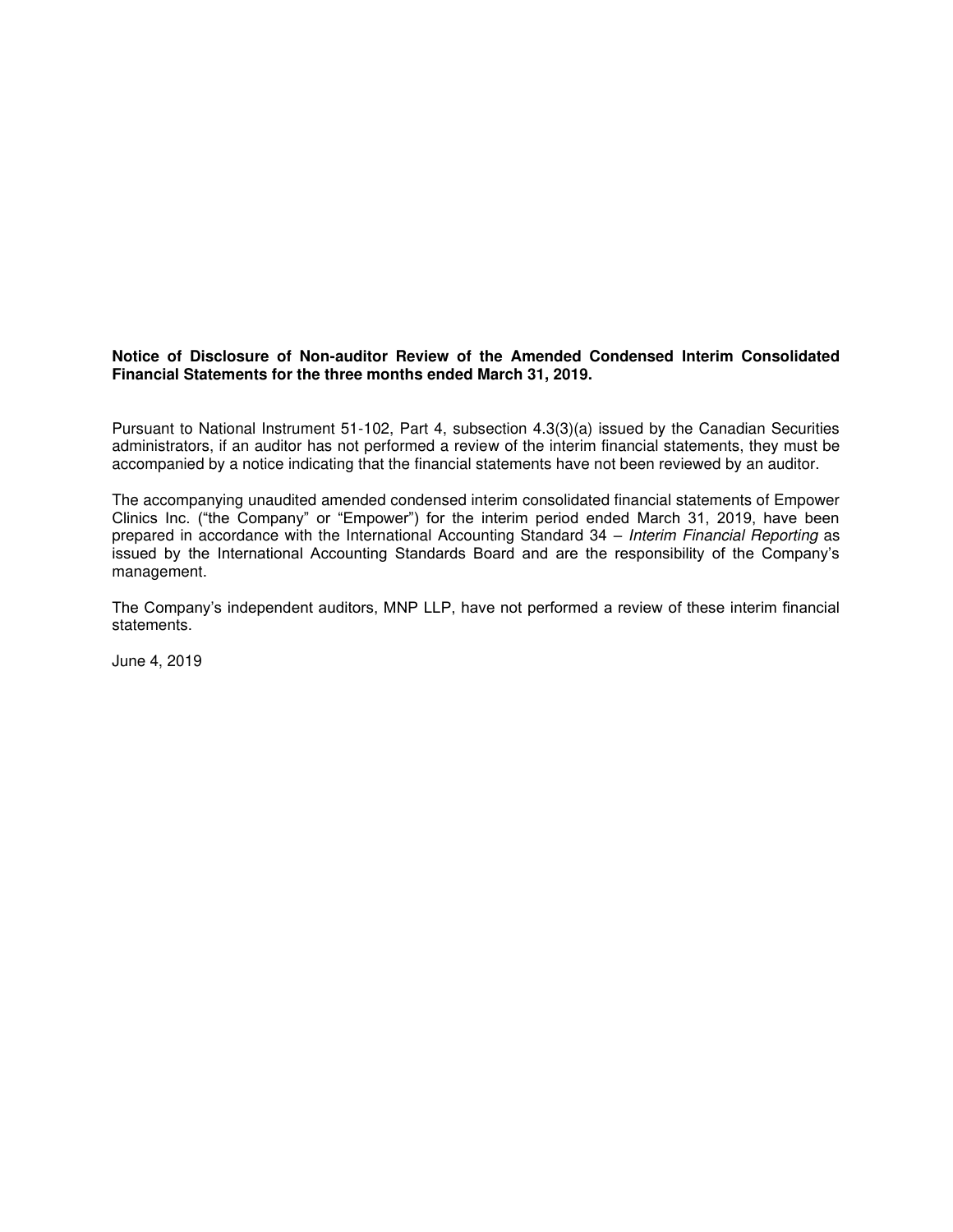(Formerly Adira Energy Ltd.)

CONDENSED INTERIM CONSOLIDATED STATEMENTS OF FINANCIAL POSITION (in United States dollars) - Unaudited

|                                             | Note                      | March 31,<br>2019 | December 31,<br>2018 |
|---------------------------------------------|---------------------------|-------------------|----------------------|
|                                             |                           |                   |                      |
| <b>ASSETS</b>                               |                           |                   |                      |
| <b>Current</b>                              |                           |                   |                      |
| Cash                                        |                           | \$<br>1,974,483   | \$<br>157,668        |
| Prepaid expenses                            |                           | 17,600            | 29,475               |
| Total current assets                        |                           | 1,992,083         | 187,143              |
| Promissory note                             | 5                         | 124,118           |                      |
| Property and equipment                      |                           | 123,436           | 127,060              |
| Intangible assets                           |                           | 53,773            | 71,617               |
| Right-of-use assets                         | 3                         | 123,689           |                      |
| Assets held for sale                        |                           |                   | 127,972              |
| <b>Total assets</b>                         |                           | \$<br>2,417,099   | \$<br>513,792        |
|                                             |                           |                   |                      |
| <b>LIABILITIES</b>                          |                           |                   |                      |
| <b>Current</b>                              |                           |                   |                      |
| Accounts payable and accrued liabilities    | 6                         | \$<br>1,318,744   | \$<br>1,554,892      |
| Share subscriptions                         |                           | 2,024,082         | 61,167               |
| Current portion of notes payable            | 7                         | 614,989           | 610,444              |
| Due to related parties                      |                           | 12,575            | 12,575               |
| Convertible debentures payable              | 9                         | 302,924           | 274,466              |
| Secured loan payable                        | 8                         | 728,127           | 717,460              |
| Current portion of lease liability          | 3                         | 107,814           |                      |
| Conversion feature                          | 9                         | 55,927            | 22,565               |
| Current portion of warrant liability        | 10                        | 6,173             | 4,474                |
| <b>Total current liabilities</b>            |                           | 5,171,355         | 3,258,043            |
| Lease liability                             | $\ensuremath{\mathsf{3}}$ | 22,290            |                      |
| Notes payable                               | 7                         | 189,735           | 150,271              |
| Warrant liability                           | 10                        | 81,443            | 101,698              |
| <b>Total liabilities</b>                    |                           | 5,464,823         | 3,510,012            |
| <b>EQUITY</b>                               |                           |                   |                      |
| Issued capital                              | 11(a)                     | 5,258,081         | 5,401,024            |
| Reserves                                    | 11(b)                     | 987,657           | 972,697              |
| Deficit                                     |                           | (9, 293, 462)     | (9,369,941)          |
| Total shareholders' deficit                 |                           | (3,047,724)       | (2,996,220)          |
| Total liabilities and shareholders' deficit |                           | \$<br>2,417,099   | \$<br>513,792        |
|                                             |                           |                   |                      |

Nature of operations and going concern (note 1) Events after the reporting period (note 16)

Approved and authorized by the Board of Directors:

*"Steven McAuley"* Director *"*Dustin Klein*"* Director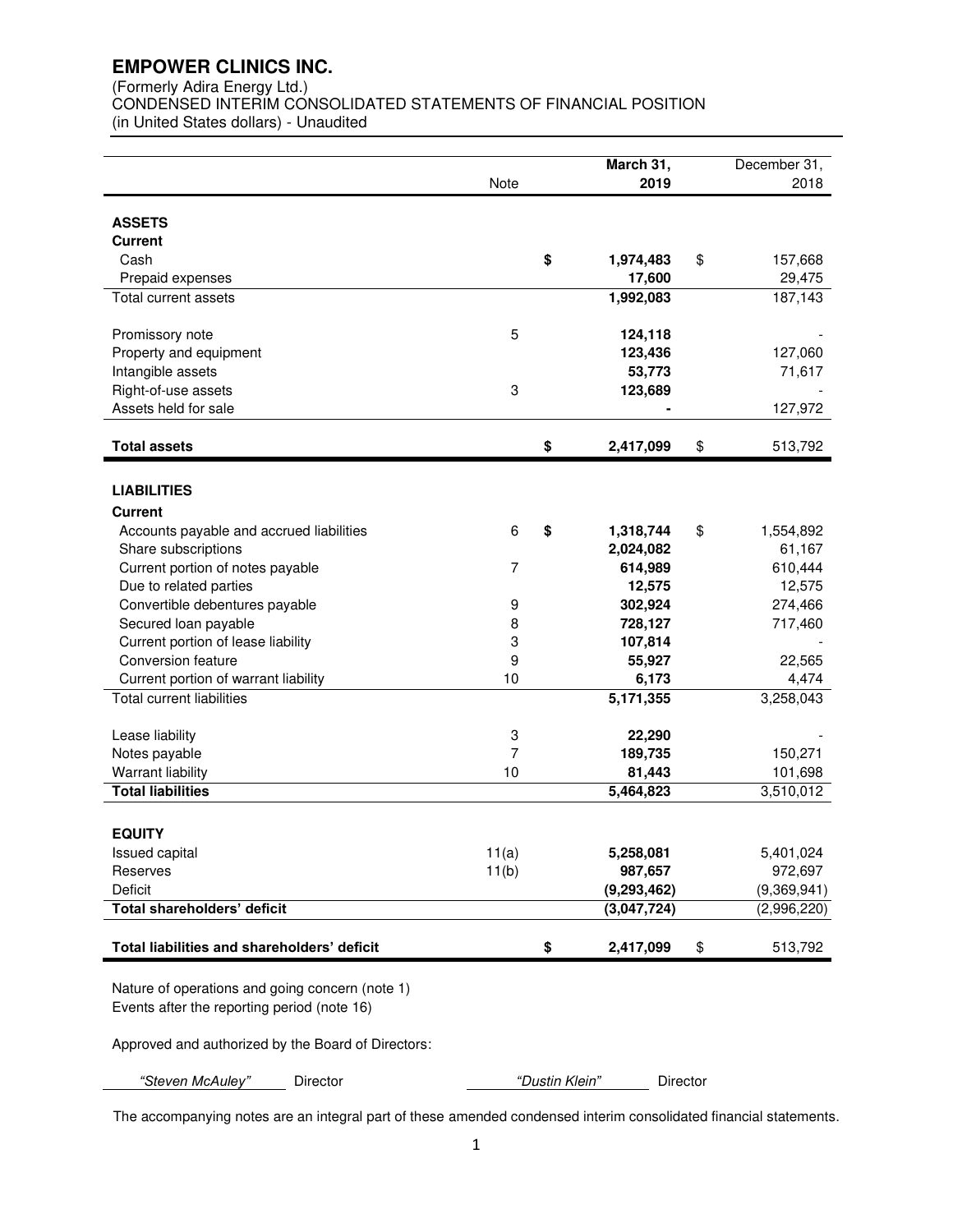(Formerly Adira Energy Ltd.) AMENDED CONDENSED INTERIM CONSOLIDATED STATEMENTS OF LOSS AND COMPREHENSIVE LOSS For the three months ended March 31, 2019 and 2018 (in United States dollars) - Unaudited

|                                                    | Note    |          | 2019       |          | 2018             |
|----------------------------------------------------|---------|----------|------------|----------|------------------|
| <b>Revenues</b>                                    |         |          |            |          |                  |
| Clinic operations                                  |         | \$       | 152,846    | \$       | 302,142          |
| <b>Direct clinic expenses</b>                      |         |          |            |          |                  |
| Medical personnel costs                            |         |          | 27,304     |          | 80,153           |
| Travel clinic costs                                |         |          | 12,109     |          | 25,012           |
| Total direct clinic expenses                       |         |          | 39,413     |          | 105,165          |
| <b>Earnings from clinic operations</b>             |         |          | 113,433    |          | 196,977          |
| Operating expenses                                 | 12      |          | 218,627    |          | 708,827          |
| Legal and professional fees                        |         |          | 113,011    |          | 69,783           |
| Depreciation and amortization expense              |         |          | 46,143     |          | 25,902           |
| Share-based payments                               | 11(b)   |          | 14,960     |          |                  |
| <b>Loss from operations</b>                        |         |          | (279, 308) |          | (607, 535)       |
| Other expenses (income)                            |         |          |            |          |                  |
| Accretion expense                                  | 9       |          | 29,914     |          | 186,200          |
| Interest income                                    |         |          | (1,618)    |          |                  |
| Interest expense                                   | 3,7,8,9 |          | 33,372     |          | 45,013           |
| Loss on change in fair value of warrant liability  | 10      |          | 190        |          |                  |
| Loss on change in fair value of conversion feature | 9       |          | 33,362     |          |                  |
| Other expense, net                                 |         |          | 24,013     |          |                  |
|                                                    |         |          | 119,233    |          | 231,213          |
| Net loss and comprehensive loss for the period     |         | \$       | (398, 541) | \$       | (838, 748)       |
|                                                    |         |          |            |          |                  |
| Loss per share<br><b>Basic</b>                     |         |          | (0.01)     |          |                  |
| Diluted                                            |         | \$<br>\$ | (0.01)     | \$<br>\$ | (0.02)<br>(0.02) |
|                                                    |         |          |            |          |                  |
| Weighted average number of shares outstanding      |         |          |            |          |                  |
| <b>Basic</b>                                       |         |          | 77,503,337 |          | 48,337,225       |
| Diluted                                            |         |          | 77,503,337 |          | 48,337,225       |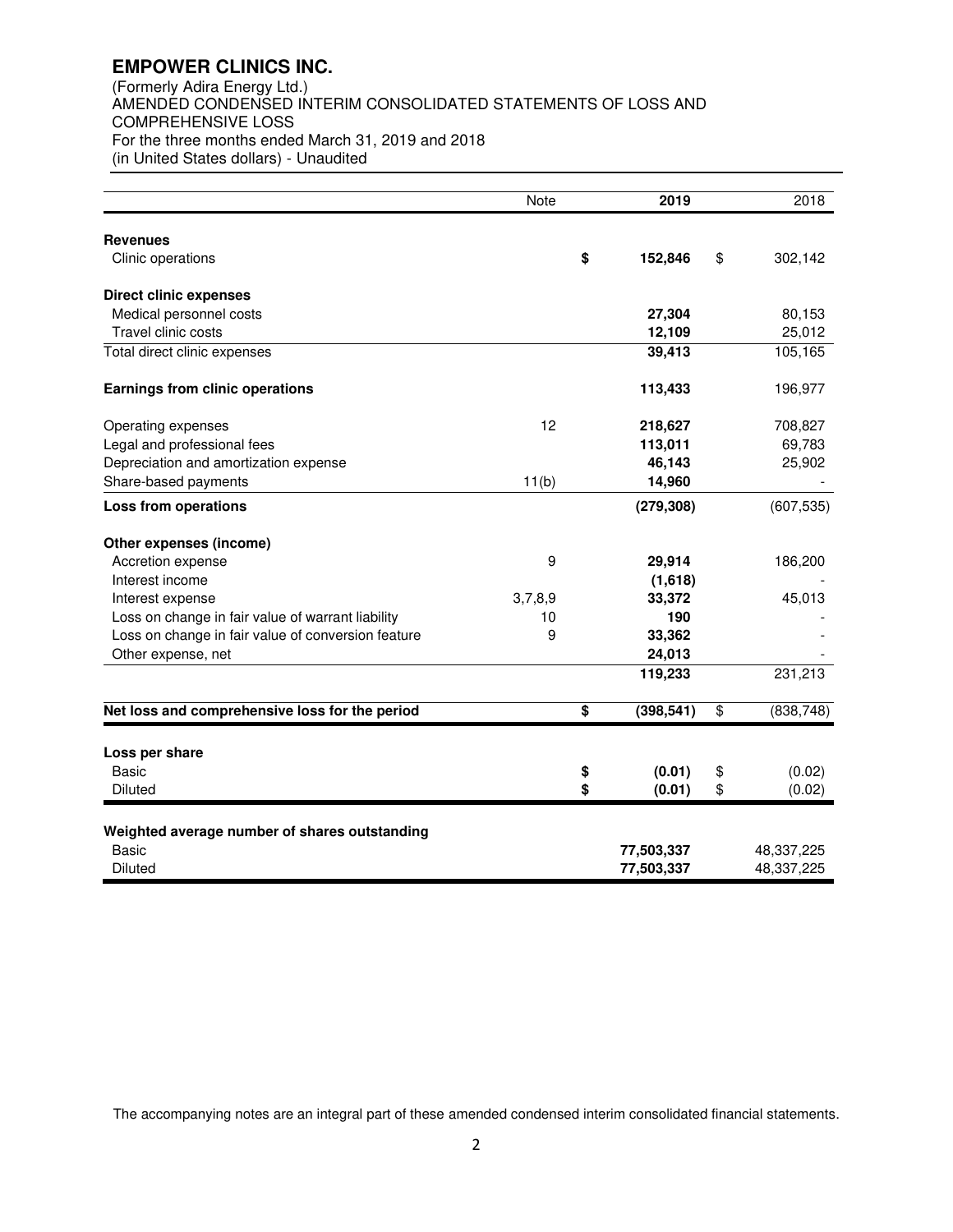(Formerly Adira Energy Ltd.) AMENDED CONDENSED INTERIM CONSOLIDATED STATEMENTS OF CASH FLOWS For the three months ended March 31, 2019 and 2018 (in United States dollars) - Unaudited

|                                                    | Note    | 2019             | 2018             |
|----------------------------------------------------|---------|------------------|------------------|
| <b>Operating activities</b>                        |         |                  |                  |
| Net loss and comprehensive loss for the period     |         | \$<br>(398, 541) | \$<br>(838, 748) |
| Items not involving cash:                          |         |                  |                  |
| Depreciation and amortization expense              | 3       | 46,143           | 25,902           |
| Share-based payments                               | 11(b)   | 14,960           |                  |
| Accretion expense                                  | 9       | 29,914           | 186,200          |
| Interest expense                                   | 3,7,8,9 | 31,315           | 45,013           |
| Loss on change in fair value of warrant liability  | 10      | 190              |                  |
| Loss on change in fair value of conversion feature | 9       | 33,362           |                  |
|                                                    |         | (242, 657)       | (581, 633)       |
| Changes in working capital:                        |         |                  |                  |
| Accounts receivable                                |         |                  | 847              |
| Prepaid expenses                                   |         | 11,875           | (316)            |
| Accounts payable and accrued liabilities           |         | 11,570           | 378,390          |
| Net cash used in operating activities              |         | (219, 212)       | (202, 712)       |
|                                                    |         |                  |                  |
| <b>Investing activities</b>                        |         |                  |                  |
| Acquisition of property and equipment              |         |                  | (1,762)          |
| Net cash used in investing activities              |         |                  | (1,762)          |
| <b>Financing activities</b>                        |         |                  |                  |
| Advance of notes payable                           | 7       | 33,842           | 205,000          |
| Proceeds on subscription receipts                  |         | 2,024,082        | 763,729          |
| Advance from related party                         |         |                  | (3,735)          |
| Cash on sale of assets held for sale               |         | 5,472            |                  |
| <b>Bank indebtedness</b>                           |         |                  | (7, 148)         |
| Payment of lease liability                         | 3       | (25, 313)        |                  |
| Lease interest paid                                | 3       | (2,056)          |                  |
| Net cash provided by financing activities          |         | 2,036,027        | 957,846          |
| Increase in cash                                   |         | 1,816,815        | 753,372          |
| Cash, beginning of period                          |         | 157,668          |                  |
| Cash, end of period                                |         | \$<br>1,974,483  | \$<br>753,372    |

Supplemental disclosure with respect to cash flows (note 13)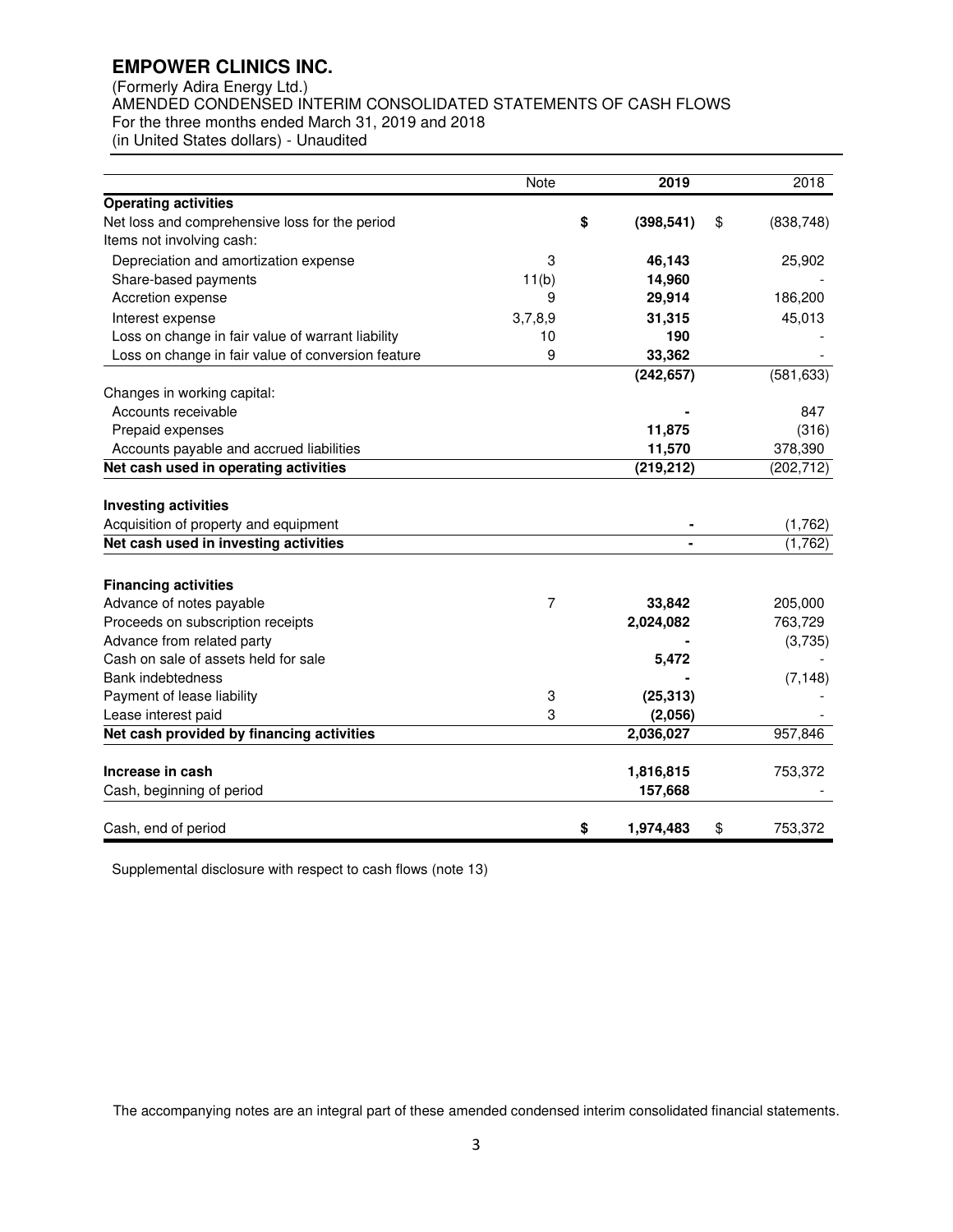(Formerly Adira Energy Ltd.) AMENDED CONDENSED INTERIM CONSOLIDATED STATEMENTS OF CHANGES IN EQUITY For the three months ended March 31, 2019 and 2018 (in United States dollars, except share numbers) - Unaudited

|                                                |             |               |    |                          |      |                          |      | <b>Equity</b>               |      |                  |     |             |
|------------------------------------------------|-------------|---------------|----|--------------------------|------|--------------------------|------|-----------------------------|------|------------------|-----|-------------|
|                                                |             |               |    |                          |      |                          |      | component of<br>convertible |      |                  |     |             |
|                                                | <b>Note</b> | <b>Number</b> |    | <b>Issued</b>            |      | <b>Reserves</b>          |      | debentures                  |      | <b>Deficit</b>   |     | Total       |
|                                                |             |               |    | capital                  |      |                          |      |                             |      |                  |     |             |
|                                                |             |               |    |                          |      |                          |      |                             |      |                  |     |             |
| Balance, December 31, 2018                     |             | 77,847,598    | -S | 5,401,024                | -SG  | 972,697 \$               |      |                             |      | (9,369,941)      | -SG | (2,996,220) |
| Adjustment on application of IFRS 16           | 3           |               |    |                          |      |                          |      | $\sim$                      |      | (4,997)          |     | (4,997)     |
| Adjusted balance, January 1, 2019              |             | 77,847,598    |    | 5,401,024                |      | 972,697                  |      |                             |      | (9,374,938)      |     | (3,001,217) |
| Shares issued for services                     | 11          | 1,500,000     |    | 257,041                  |      |                          |      |                             |      |                  |     | 257,041     |
| Shares cancelled                               | 11          | (2,657,553)   |    | (480, 017)               |      |                          |      |                             |      | 480,017          |     |             |
| Shares issued on warrant exercise              | 10,11       | 431,075       |    | 80,033                   |      |                          |      |                             |      |                  |     | 80,033      |
| Share based payments                           | 11          |               |    |                          |      | 14,960                   |      |                             |      |                  |     | 14,960      |
| Net loss and comprehensive loss for the period |             |               |    | $\overline{\phantom{a}}$ |      |                          |      | $\overline{\phantom{a}}$    |      | (398, 541)       |     | (398, 541)  |
| Balance, March 31, 2019                        |             | 77,121,120    | S  | 5,258,081                | \$   | 987,657                  | - \$ |                             |      | $(9,293,462)$ \$ |     | (3,047,724) |
|                                                |             |               |    |                          |      |                          |      |                             |      |                  |     |             |
| Balance, December 31, 2017                     |             | 48,337,225    | \$ | 550,744                  | - \$ |                          | - \$ | 222,417                     | - \$ | $(5,580,023)$ \$ |     | (4,806,862) |
| Net loss and comprehensive loss for the period |             |               |    |                          |      | $\overline{\phantom{a}}$ |      |                             |      | (838, 748)       |     | (838, 748)  |
| Balance, March 31, 2018                        |             | 48,337,225    | \$ | 550,744                  | \$   | $\overline{\phantom{a}}$ | \$   | 222,417                     |      | $(6,418,771)$ \$ |     | (5,645,610) |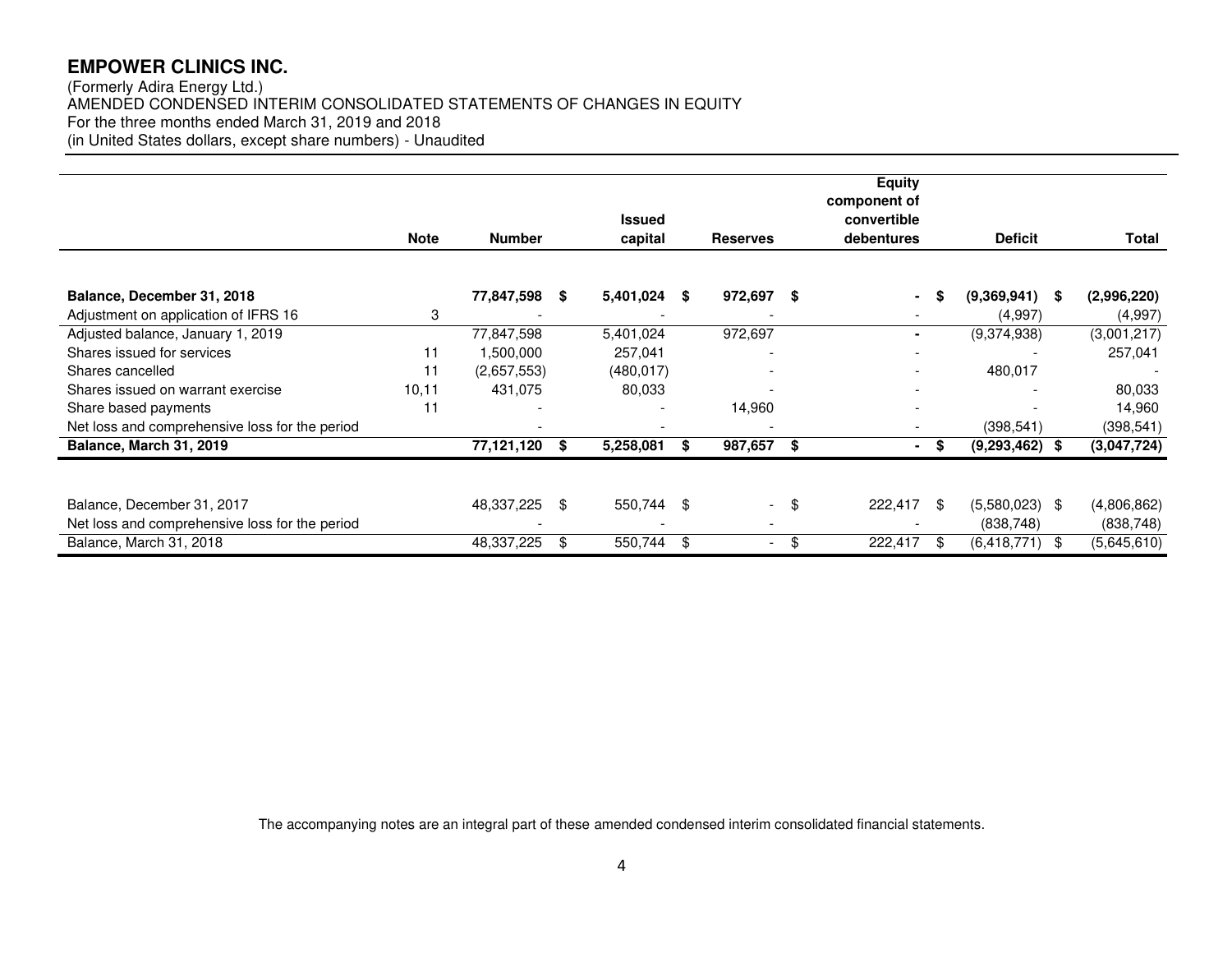### **1. NATURE OF OPERATIONS AND GOING CONCERN**

Empower Clinics Inc. ("Empower" or the "Company") was incorporated under the laws of the Province of British Columbia on April 28, 2015. The Company is a leading owner and operator of medical cannabis clinics and developer of medical products in the US, focused on enabling individuals to improve and protect their health. This business is conducted through Empower's wholly-owned Nevada, USA subsidiary, SMAART Holdings Corp., which in turn owns wholly-owns the following subsidiaries:

- i. Empower Healthcare Corporation ("EHC") is an Oregon based company that, through its clinics in Oregon, and Washington State, provides physician services to patients in those states. EHC acquired the assets of Presto Quality Care Corporation ("Presto") on June 12, 2015 and acquired the operations of Presto on July 12, 2015.
- ii. SMAART Inc. is an Oregon based company that does not have an active business.
- iii. The Hemp and Cannabis Company ("THCC Oregon") and The Hemp and Cannabis Company Access Points Oregon ("THCF Access Points Oregon"), These are Oregon based companies that do not have active businesses.
- iv. The Hemp and Cannabis Company ("THCC Washington") and The Hemp and Cannabis Company Access Points Washington ("THCF Access Points Washington"), are Washington based companies that do not have active businesses.
- v. CanMed Solutions Inc., is an Oregon based company that was incorporated on January 27, 2017. The Company does not have an active business.

The registered office of the Company is located at Suite 918 1030 West Georgia Street, Vancouver, British Columbia, Canada, V6C 1G8. The Company's U.S. headquarters are at 105 SE 18<sup>th</sup> Avenue, Portland, Oregon.

### **Reverse takeover**

On April 23, 2018, the Company completed its previously disclosed reverse takeover transaction ("RTO") of Adira Energy Ltd. (note 4). Following the RTO, on April 30, 2018 the Company listed on the Canadian Securities Exchange (the "CSE") under ticker symbol "CBDT", on the OTC, part of the OTC Markets Group, under the ticker "EPWCF" and on the Frankfurt Stock Exchange under the ticker "8EC". On closing of the RTO, the Company's name was changed from Adira Energy Ltd to Empower Clinics Inc.

### **Share consolidation**

On April 19, 2018, in anticipation of the completion of the RTO, Adira filed articles of amendment to complete an approved share consolidation of the Adira's issued and outstanding common shares on the basis of 6.726254 preconsolidated common shares for one post-consolidated common share. The share consolidation affects all issued and outstanding common shares, options and warrants. All information relating to basic and diluted earnings per share, issued and outstanding common shares (note 11(a)), share options (note 11(b)) and warrants (note 10), and per share amounts in these consolidated financial statements have been adjusted retrospectively to reflect the share consolidation.

### **Going concern**

At March 31, 2019, the Company had a working capital deficiency of \$3,179,272 (December 31, 2018 - \$3,070,900), has not yet achieved profitable operations, has accumulated deficit of \$9,293,462 (December 31, 2018 - \$9,369,941). The Company has limited revenues and the ability of the Company to ensure continuing operations is dependent on the Company's ability to raise sufficient funds to finance development activities and expand sales. These circumstances represent a material uncertainty that may cast significant doubt on the Company's ability to continue as a going concern and ultimately the appropriateness of the use of accounting principles applicable to a going concern. These unaudited condensed interim consolidated financial statements have been prepared using accounting principles applicable to a going concern and do not reflect adjustments,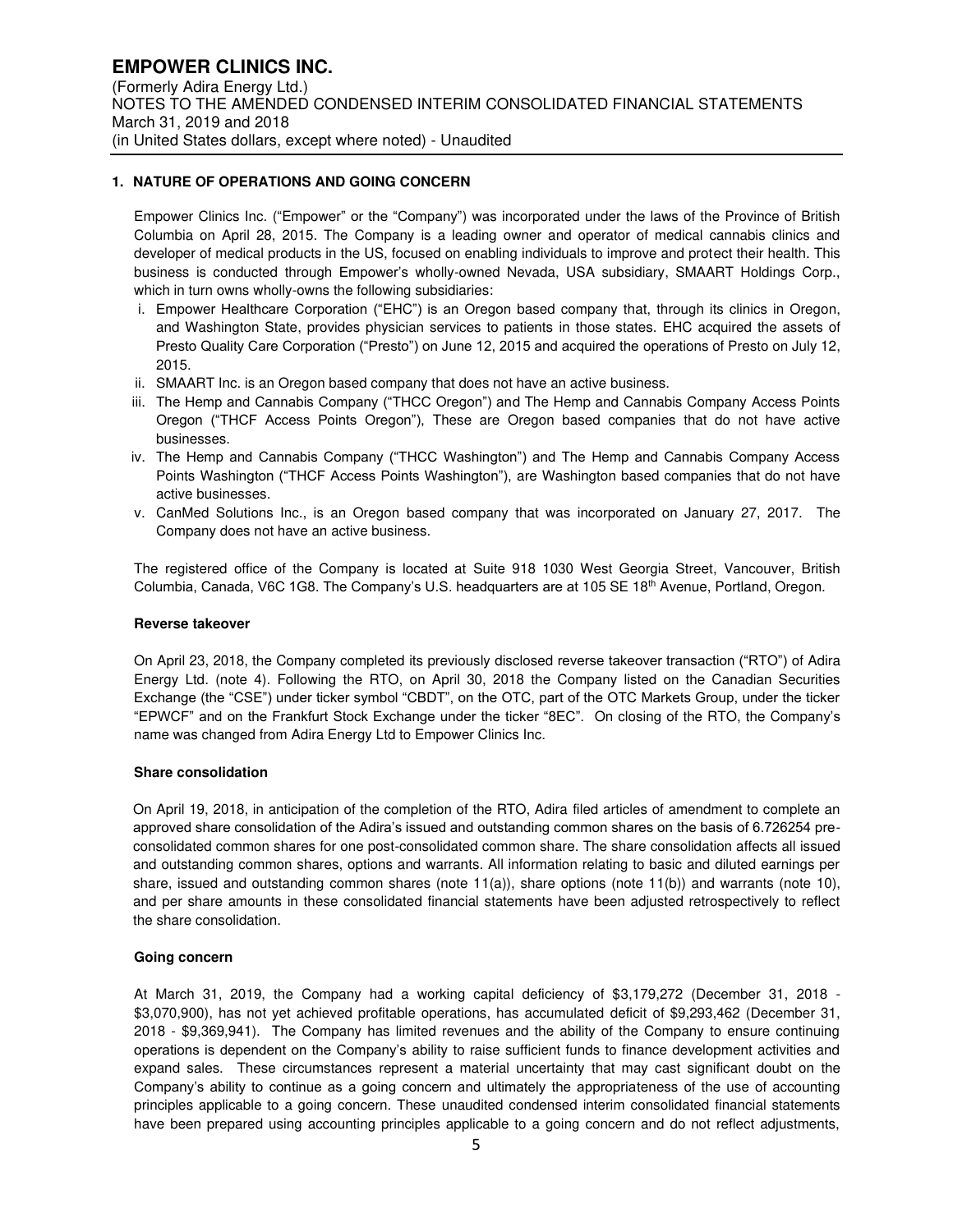(Formerly Adira Energy Ltd.) NOTES TO THE AMENDED CONDENSED INTERIM CONSOLIDATED FINANCIAL STATEMENTS March 31, 2019 and 2018 (in United States dollars, except where noted) - Unaudited

which could be material, to the carrying values of the assets and liabilities. See note 16 for events after the reporting period.

### **2. BASIS OF PREPARATION**

### **a) Statement of compliance**

These unaudited amended condensed interim consolidated financial statements ("interim financial statements") were approved by the Board of Directors and authorized for issue on June 4, 2019.

These unaudited condensed interim financial statements have been prepared in accordance with International Accounting Standard 34 - Interim Financial Reporting using accounting policies consistent with International Financial Reporting Standards ("IFRS") as issued by the International Accounting Standards Board. As such, these interim financial statements do not contain all the disclosures required by IFRS for annual financial statements and should be read in conjunction with the Company's audited annual consolidated financial statements for the years ended December 31, 2018 and 2017 ("annual financial statements").

### **3. SIGNIFICANT ACCOUNTING POLICIES**

The accounting policies applied in the preparation of these interim financial statements are consistent with those applied and disclosed in note 3 to the annual financial statements with exception of the following:

### i. Leases

Effective January 1, 2019, the Company adopted IFRS 16 Leases (IFRS 16) using the modified retrospective approach. The new standard requires a lessee to recognize a liability to make lease payments (the lease liabilities) and an asset to recognize the right to use the underlying asset during the lease term (the right-of-use assets) in the statement of financial position. The Company recognized the after-tax cumulative effect of initially applying IFRS 16 as an adjustment to opening retained earnings at January 1, 2019. Comparative information has not been restated and continues to be reported under IAS 17 Leases (IAS 17) and IFRIC 4 Determining Whether an Arrangement Contains a Lease (IFRIC 4).

The Company used the practical expedient not to reassess whether a contract is or contains a lease at January 1, 2019. Instead, the Company applied IFRS 16 only to contracts previously identified as leases under IAS 17 and IFRIC 4.

The Company also used the following practical expedients to account for leases at January 1, 2019:

- Applied a single discount rate to a portfolio of leases with similar characteristics.
- Relied on the Company's assessment of whether leases are onerous immediately before January 1, 2019.
- Applied recognition exemptions for operating leases when the underlying asset was of low value or the lease term ends within 12 months. The payments associated with these leases are recognized as an expense in operating expenses.
- Excluded initial direct costs when measuring the right-of-use asset at January 1, 2019.
- Used hindsight to determine the lease term when the contract contained options to extend or terminate the lease.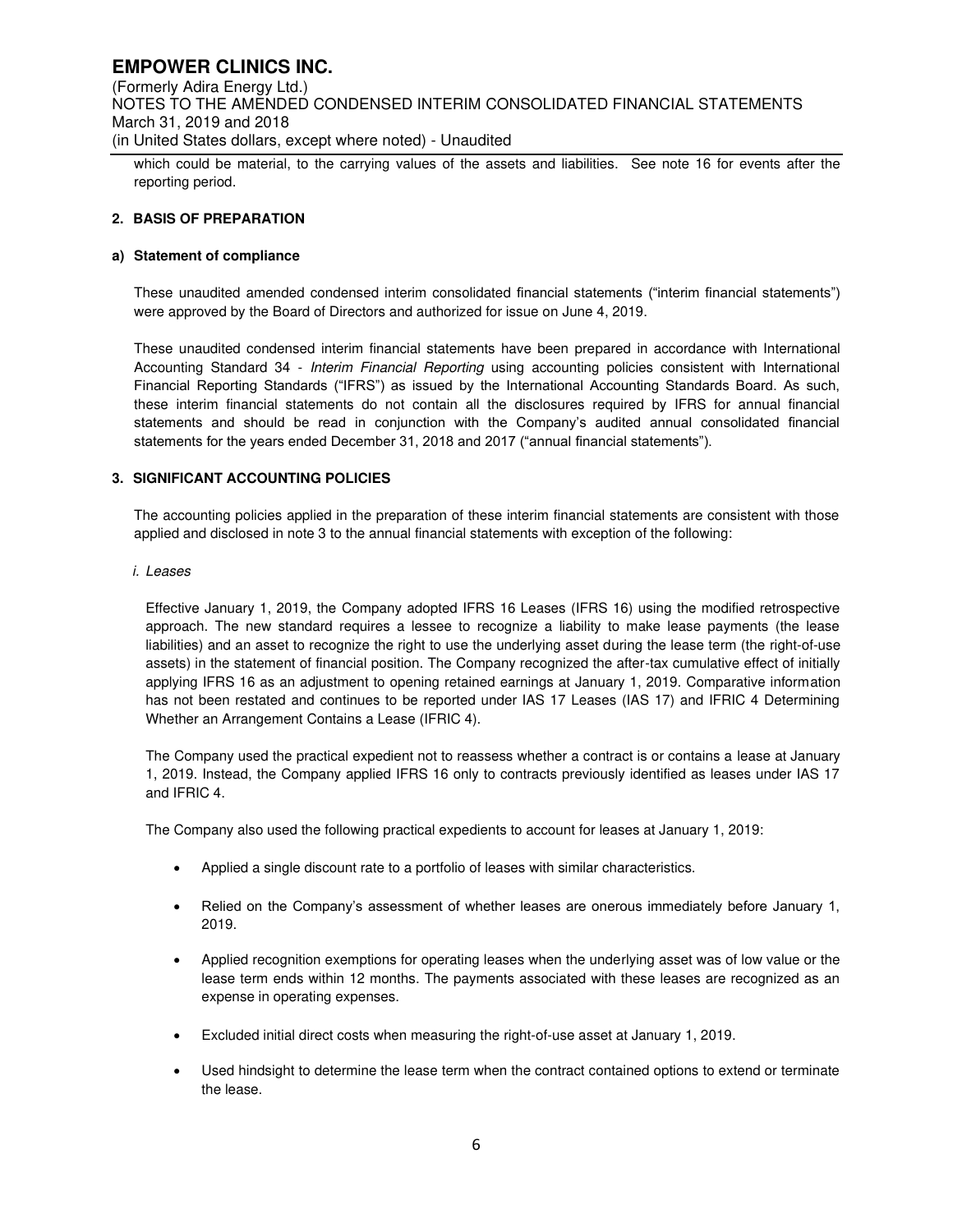### **3. SIGNIFICANT ACCOUNTING POLICIES (continued)**

These policies apply to contracts entered into or changed on or after January 1, 2019. A contract is a lease or contains a lease if it conveys the right to control the use of an asset for a time period in exchange for consideration.

To identify a lease, the Company (1) considers whether an explicit or implicit asset is specified in the contract and (2) determines whether the Company obtains substantially all the economic benefits from the use of the underlying asset by assessing numerous factors, including but not limited to substitution rights and the right to determine how and for what purpose the asset is used.

When assessing the lease term, management considers all facts and circumstances that create an economic incentive to exercise an extension option or to not exercise a termination option. This judgment is based on factors such as contract rates compared to market rates, economic reasons, significance of leasehold improvements, termination and relocation costs, installation of specialized assets, residual value guarantees, and any sublease term.

The Company has elected not to recognize right-of-use assets and lease liabilities for low-value assets or shortterm leases with a term of 12 months or less. These lease payments are recognized in operating expenses over the lease term.

The lease liability is initially measured at the present value of the lease payments that are not paid. The Company elected to not separate non-lease components from lease components and to account for the nonlease and lease components as a single lease component. Lease payments generally include fixed payments less any lease incentives receivable. The lease liability is discounted using the interest rate implicit in the lease or, if that rate cannot be readily determined, the Company's incremental borrowing rate. The Company estimates the incremental borrowing rate based on the lease term, collateral assumptions, and the economic environment in which the lease is denominated. The lease liability is subsequently measured at amortized cost using the effective interest method. The lease liability is remeasured when the expected lease payments change as a result of new assessments of contractual options and residual value guarantees.

The right-of-use asset is recognized at the present value of the liability at the commencement date of the lease less any incentives received from the lessor. Added to the right-of-use asset are initial direct costs, payments made before the commencement date, and estimated restoration costs. The right-of-use asset is subsequently depreciated on a straight-line basis from the commencement date to the earlier of the end of the useful life of the right-of-use asset or the end of the lease term. The right-of-use asset is periodically reduced by impairment losses, if any, and adjusted for certain remeasurements of the lease liability.

For leases previously classified as operating leases, lease liabilities were measured at the present value of the remaining lease payments, discounted using the Company's weighted-average incremental borrowing rate, calculated in accordance with IFRS 16, at January 1, 2019, of 6%. Associated right-of-use assets for certain property leases, elected on a lease-by-lease basis, were measured retrospectively as though IFRS 16 had been applied since the commencement date. Other right-of-use assets were measured at the amount equal to the lease liabilities. The right-of-use asset was adjusted by the amount of any prepaid, accrued lease payments, or acquisition lease advantages or disadvantages relating to that lease and recognized in the statements of financial position as at December 31, 2018.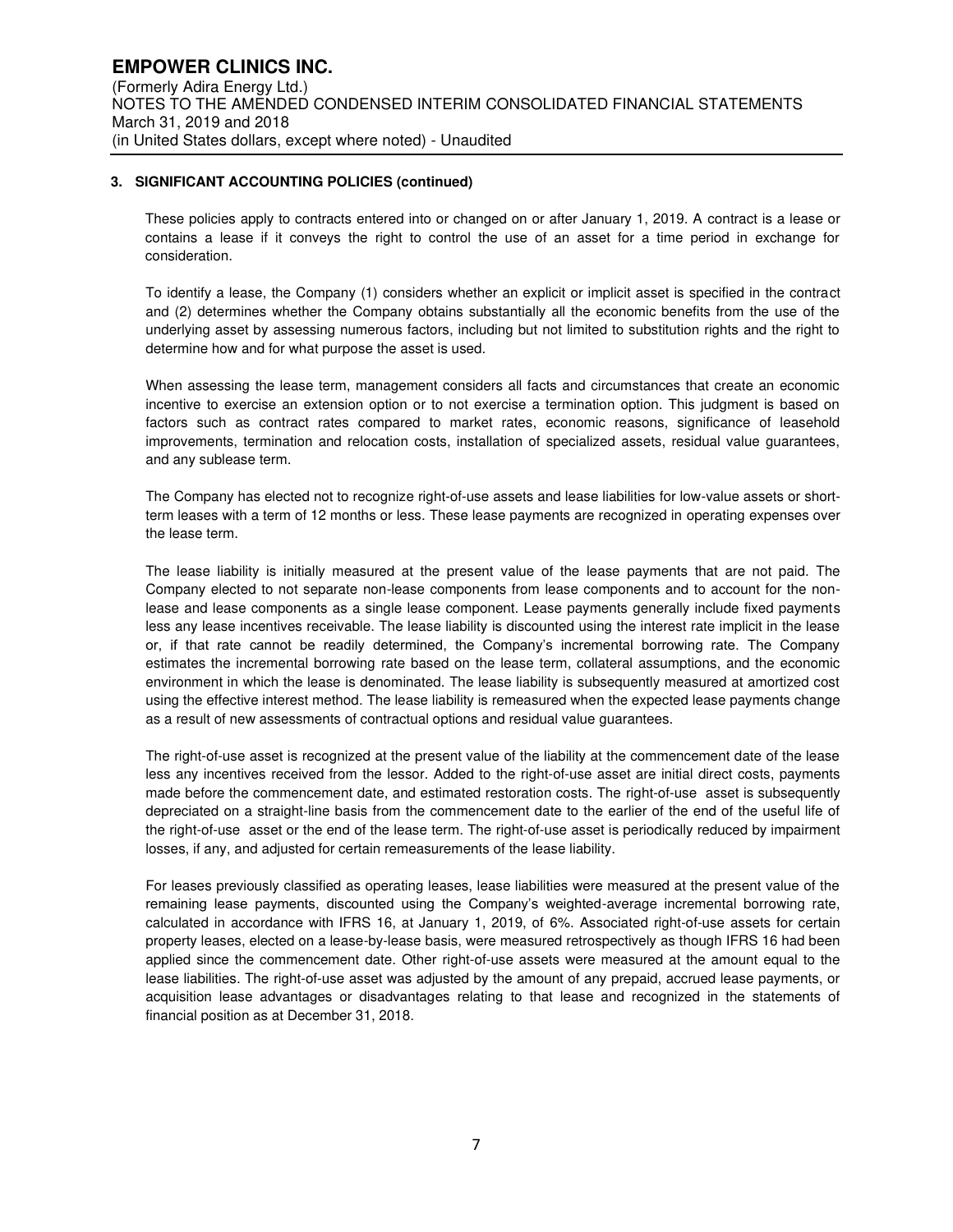### **3. SIGNIFICANT ACCOUNTING POLICIES (continued)**

The lease liabilities as at January 1, 2019 can be reconciled to the operating lease commitments as of December 31, 2018 as follows:

| Operating lease commitments as at December 31, 2018               | 172.040 |
|-------------------------------------------------------------------|---------|
| Weighted average incremental borrowing rate as at January 1, 2019 | 6%      |
| Lease liability as at January 1, 2019                             | 153.361 |

As a result of the initial application of IFRS 16, in relation to the leases that were previously classified as operating leases, the Company recognized right-of-use assets of \$148,364 and lease liabilities of \$153,361 as at March 31, 2019.

The Company has recognized depreciation and interest cost instead of rent expense. During the three months ended March 31, 2019, the Company recognized depreciation expense of \$24,675 and interest expense of \$2,056 in relation to the leases.

The right-of-use asset consists of the following:

|                                 | Land and         | Land and       |                  |
|---------------------------------|------------------|----------------|------------------|
|                                 | Facility         | Facility       |                  |
|                                 | Chicago          | Spokane        | Total            |
|                                 |                  |                |                  |
| Cost                            |                  |                |                  |
| Balance, January 1, 2019        | \$<br>255,859    | \$<br>80,475   | \$<br>336,334    |
| Balance, March 31, 2019         | \$<br>255,859    | \$<br>80,475   | \$<br>336,334    |
|                                 |                  |                |                  |
|                                 | Land and         | Land and       |                  |
|                                 | Facility         | Facility       |                  |
|                                 | Chicago          | Spokane        | Total            |
|                                 |                  |                |                  |
| <b>Accumulated Depreciation</b> |                  |                |                  |
| Balance, January 1, 2019        | \$<br>(142, 144) | \$<br>(45,826) | \$<br>(187, 970) |
| Depreciation                    | (21,322)         | (3,353)        | (24, 675)        |
| Balance, March 31, 2019         | \$<br>(163, 466) | \$<br>(49,179) | \$<br>(212, 645) |
|                                 |                  |                |                  |
|                                 | Land and         | Land and       |                  |
|                                 | Facility         | Facility       |                  |
|                                 | Chicago          | Spokane        | Total            |
|                                 |                  |                |                  |
| <b>Carrying amount</b>          |                  |                |                  |
| Balance, January 1, 2019        | \$<br>113,715    | \$<br>34,648   | \$<br>148,364    |
| Balance, March 31, 2019         | \$<br>92,393     | \$<br>31,296   | \$<br>123,689    |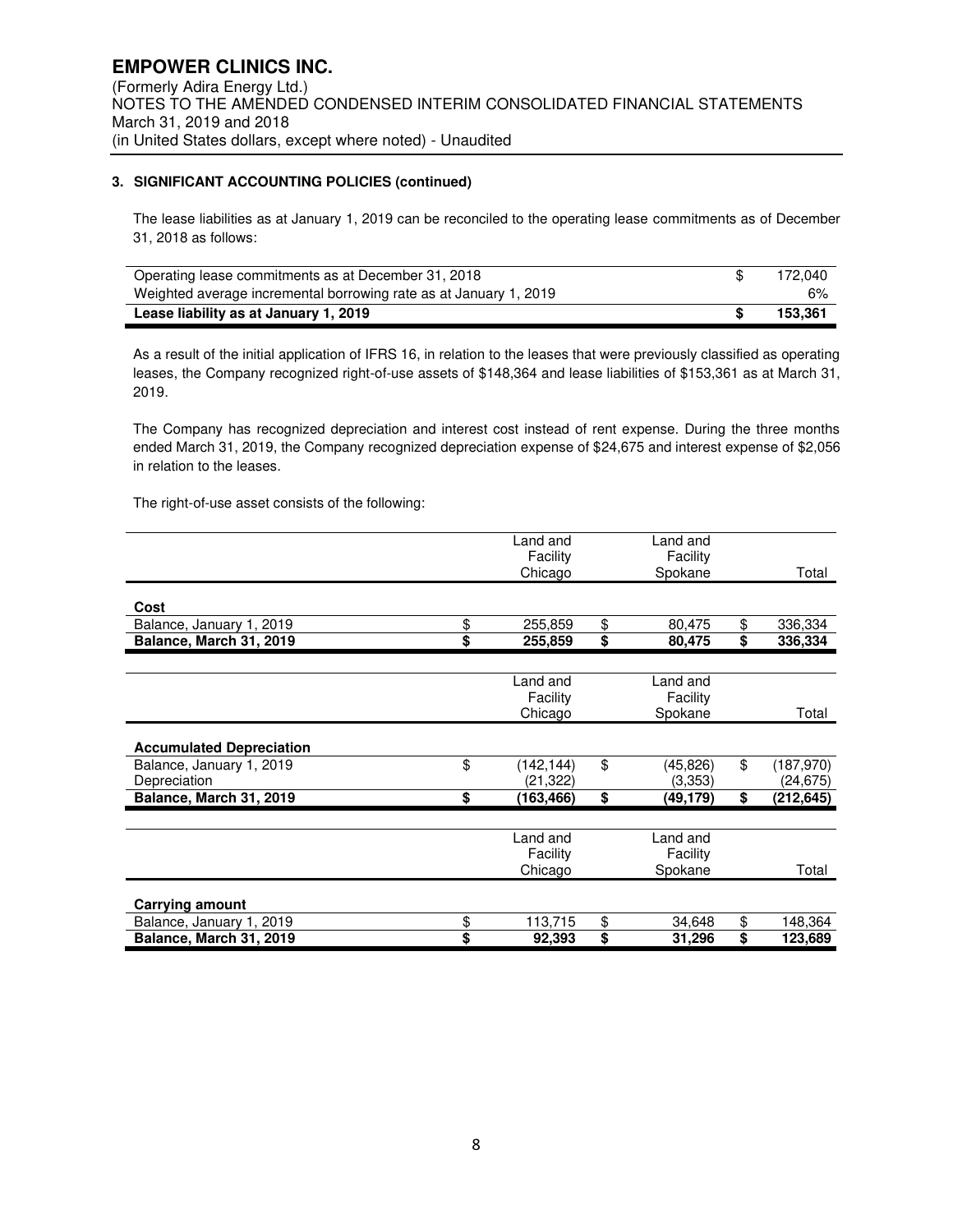### **3. SIGNIFICANT ACCOUNTING POLICIES (continued)**

The lease liability consists of the following:

|                                                          | Land and<br>Facility<br>Chicago    | Land and<br>Facility<br>Spokane | Total                               |
|----------------------------------------------------------|------------------------------------|---------------------------------|-------------------------------------|
| Balance, January 1, 2019<br>Interest expense<br>Payments | \$<br>113,725<br>1,481<br>(21,769) | \$<br>39,636<br>575<br>(3,544)  | \$<br>153,361<br>2,056<br>(25, 313) |
| Balance, March 31, 2019                                  | 93,437                             | 36,667                          | 130,104                             |
| Less: non-current portion of lease liability             |                                    | (22,290)                        | (22, 290)                           |
| <b>Current portion of lease liability</b>                | 93.437                             | \$<br>14.377                    | \$<br>107.814                       |

### ii. Critical judgements and estimates

The Company's management makes judgements in the process of applying the Company's accounting policies in the preparation of its interim financial statements. In addition, the preparation of the financial statements requires that the Company's management make assumptions and estimates of effects of uncertain future events on the carrying amounts of the Company's assets and liabilities at the end of the reporting period and the reported amounts of revenues and expenses during the reporting period. Actual results may differ from those estimates as the estimation process is inherently uncertain. Estimates are reviewed on an ongoing basis based on historical experience and other factors that are considered to be relevant under the circumstances. Revisions to estimates and the resulting effects on the carrying amounts of the Company's assets and liabilities are accounted for prospectively. The Company's interim results are not necessarily indicative of its results for a full year. The critical judgements and estimates applied in the preparation of these interim financial statements are consistent with those applied and disclosed in notes 2(d) and 2(e) to the annual consolidated financial statements with exception of the following:

### Leases as a result of adopting IFRS 16

#### Identifying whether a contract includes a lease

IFRS 16 applies a control model to the identification of leases, distinguishing between a lease and a service contract on the basis of whether the customer controls the asset. The Company had to apply judgment on certain factors, including whether the supplier has substantive substitution rights, does the Company obtain substantially all of the economic benefits and who has the right to direct the use of that asset.

#### Estimate of lease term

When the Company recognizes a lease, it assesses the lease term based on the conditions of the lease and determines whether it will extend the lease at the end of the lease contract or exercise an early termination option. As it is not reasonably certain that the extension or early termination options will be exercised, the Company determined that the term of its leases are the lesser of original lease term or the life of the mine. This significant estimate could affect future results if the Company extends the lease or exercises an early termination option.

#### iii. Basis of consolidation

These interim financial statements include the accounts of the Company and its subsidiaries. All amounts are presented in United States dollars, which is the functional currency of the Company and each of the Company's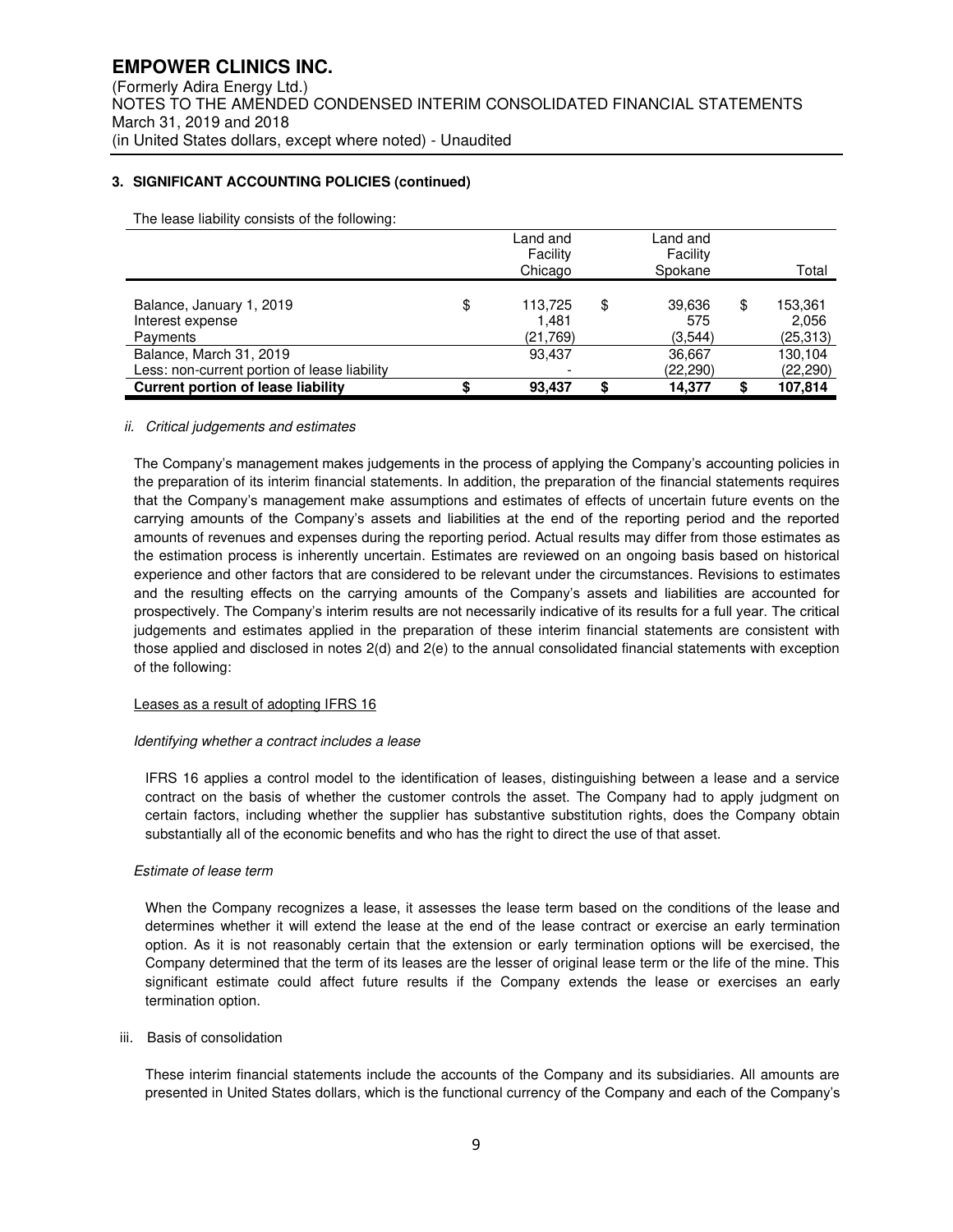**EMPOWER CLINICS INC.**  (Formerly Adira Energy Ltd.) NOTES TO THE AMENDED CONDENSED INTERIM CONSOLIDATED FINANCIAL STATEMENTS March 31, 2019 and 2018 (in United States dollars, except where noted) - Unaudited

subsidiaries, except as otherwise noted. References to C\$ are to Canadian dollars. All inter-company balances, transactions, revenues and expenses have been eliminated.

### **4. THE TRANSACTION**

On April 23, 2018, S.M.A.A.R.T Holdings Inc ("SMAART"). completed the acquisition with Adira Energy Ltd. ("Adira"), pursuant to which SMAART amalgamated with 1149770 B.C. Ltd., a wholly-owned subsidiary of Adira, to form Empower Healthcare Corporation, resulting in the indirect acquisition by SMAART of all of the issued and outstanding securities of Adira (the "Transaction"). This resulted in a reverse takeover of Adira by the shareholders of Empower Healthcare Corporation.

In connection with the Transaction completed on April 16, 2018, the Company changed its name from "Adira Energy Ltd." to "Empower Clinics Inc." and consolidated its existing common shares on the basis of one common share for each 6.726254 existing common shares of the Company.

At the time of the Transaction, Adira did not constitute a business as defined under IFRS 3; therefore, the Transaction was accounted for under IFRS 2, where the difference between the consideration given to acquire Adira and the net asset value of Adira was recorded as a listing expense to net loss. As Empower Healthcare Corporation was deemed to be the acquirer for accounting purposes, these condensed interim consolidated financial statements present the historical financial information of Adira up to the date of the Transaction.

The Transaction closed and the Company acquired, on a one for one basis, all issued and outstanding shares of Adira in exchange for 48,337,225 common shares of the Company at a deemed price of \$0.02 (C\$0.03).

| Consideration - shares                                  | \$ | 614.415    |
|---------------------------------------------------------|----|------------|
| Legal and professional fees relating to the Transaction |    | 365,871    |
| Net liabilities acquired                                |    | 328,522    |
| Listing fee                                             | S  | 1,308,808  |
|                                                         |    |            |
| Fair value of the net assets (liabilities) of Adira     |    |            |
| Cash                                                    | \$ | 13.000     |
| Accounts payable and accrued liabilities                |    | (341, 522) |
|                                                         | \$ | (328, 522) |

The fair value of 2,544,075 issued common shares of the Company was estimated using C\$0.31 (\$0.24) per share.

### **5. PROMISSORY NOTE**

On January 11, 2019, pursuant to the completion of the sale of assets held for sale, the Company acquired a promissory note in the amount of \$122,500. The promissory note accrues interest at a rate of 6% per annum and is due in full on February 1, 2021. The amount is secured by the land and building sold.

### **6. ACCOUNTS PAYABLE AND ACCRUED LIABILITIES**

|                                        | March 31, | December 31. |
|----------------------------------------|-----------|--------------|
|                                        | 2019      | 2018         |
| Trade payables and accrued liabilities | 1.146.959 | 1,274,885    |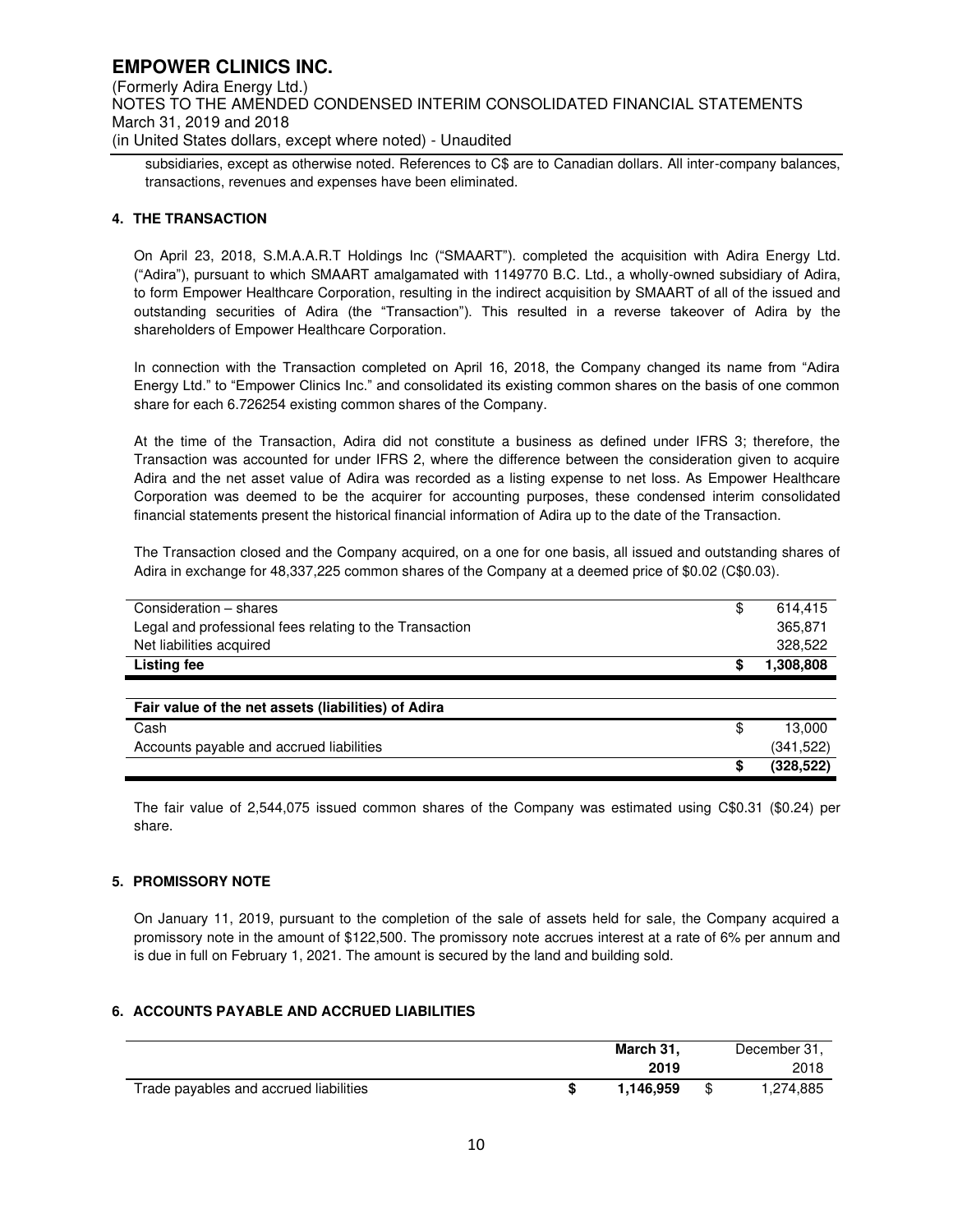(Formerly Adira Energy Ltd.) NOTES TO THE AMENDED CONDENSED INTERIM CONSOLIDATED FINANCIAL STATEMENTS March 31, 2019 and 2018 (in United States dollars, except where noted) - Unaudited

| .<br>$\overline{\phantom{a}}$<br>liabilities<br>∤av<br>roll |  |  |           | ,785<br>.       |        | .007<br>280<br>-- |
|-------------------------------------------------------------|--|--|-----------|-----------------|--------|-------------------|
|                                                             |  |  | æ<br>- 11 | 744<br>10.<br>. | л<br>D | -892<br>--<br>ושמ |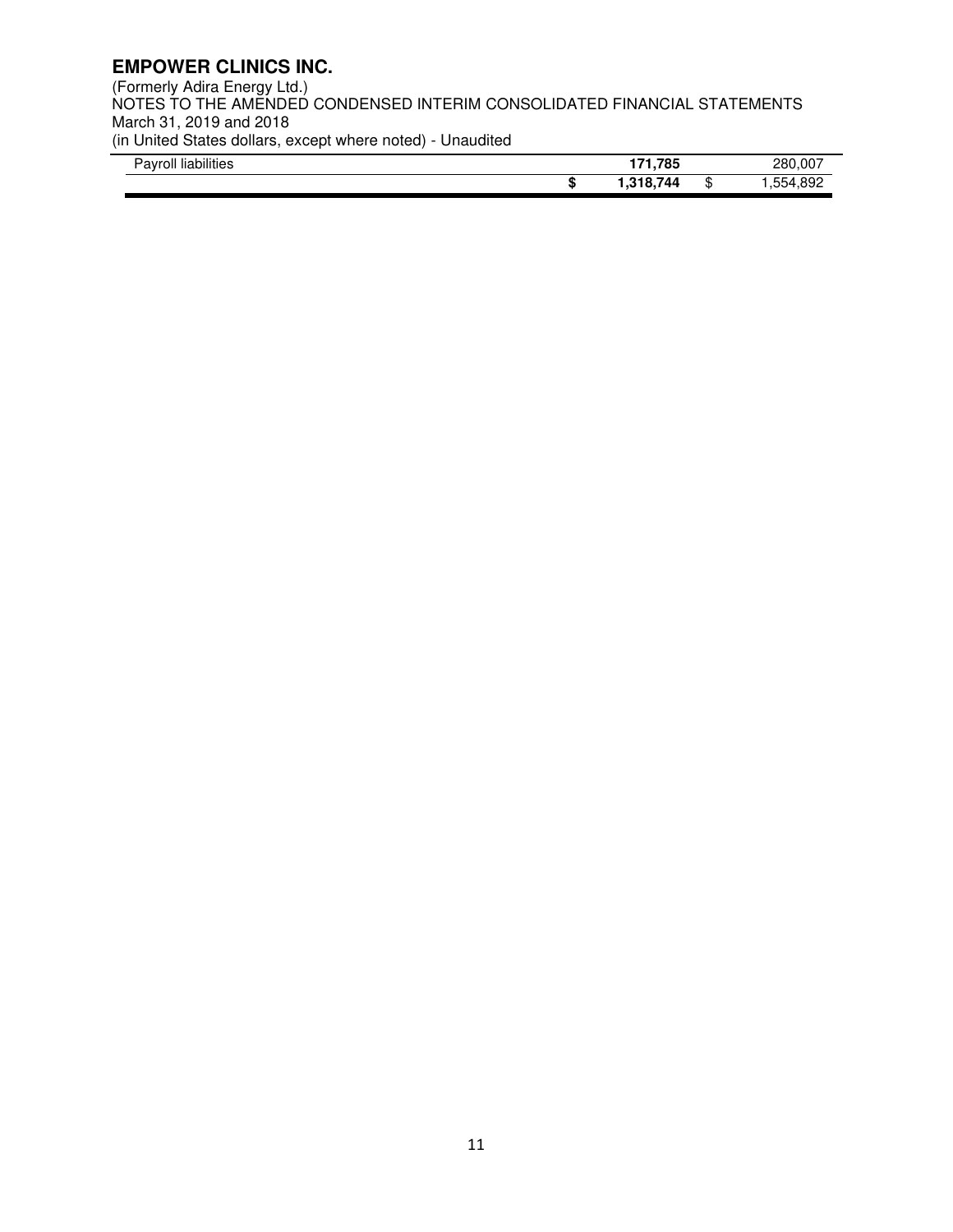### **EMPOWER CLINICS INC.**  (Formerly Adira Energy Ltd.) NOTES TO THE AMENDED CONDENSED INTERIM CONSOLIDATED FINANCIAL STATEMENTS March 31, 2019 and 2018 (in United States dollars, except where noted) - Unaudited

### **7. NOTES PAYABLES**

|                                                     |    | March 31, | December 31,  |
|-----------------------------------------------------|----|-----------|---------------|
|                                                     |    | 2019      | 2018          |
| Balance, beginning of period                        | \$ | 760,715   | \$<br>404,370 |
| Issue of notes payable $(a)(b)(c)(d)(e)(f)$         |    | 33,842    | 495.449       |
| Converted to shares (a)(b)                          |    |           | (167,000)     |
| Unrealized foreign exchange gain                    |    | (3,897)   |               |
| Interest                                            |    | 14.064    | 27,896        |
| Balance, end of period                              |    | 804,724   | 760,715       |
| Less: non-current portion of notes payable $(e)(f)$ |    | (189,735) | (150,271)     |
| Current portion of notes payable                    | S  | 614.989   | \$<br>610.444 |

- a) On September 15, 2017, the Company issued promissory notes payable that could be drawn down for up to \$150,000 and \$75,000 maturing on December 31, 2017. During the period ended December 31, 2017, \$232,985 and \$117,000 had been drawn respectively. Upon maturity, the promissory note payable will be repayable on demand and will bear interest at 6% per annum. On October 23, 2018, the Company converted \$117,000 of the debt plus \$7,389 of interest into shares.
- b) On December 29, 2017, the Company issued a \$50,000 promissory note payable maturing on the date a go public transaction is completed. The unpaid Principal of this promissory note payable shall not accrue interest, but rather shall convert into common shares in the capital of the Debtor at the maximum permissible discount allowed pursuant to the rules of the Canadian Securities Exchange. On April 23, 2018, as part of the Transaction, the debt was converted into Units of the Company consisting of one common share and one share purchase warrant.
- c) On February 5, 2018 and March 12, 2018, the Company issued promissory notes payable in the amounts of \$55,000 and \$150,000 respectively. The promissory note payable is repayable on demand and bears interest at 6% per annum.
- d) On August 10, 2018 the Company issued a promissory note payable in the amount of \$140,000. This promissory note payable is repayable on demand and bears interest at 7% per annum.
- e) On December 31, 2018 the Company issued a promissory note payable in the amount of \$150,449 (C\$205,000). This promissory note payable is due December 31, 2020 and bears interest at 6% per annum
- f) On January 21, 2019 the Company issued a promissory note payable in the amount of \$33,842 (C\$45,000). This promissory note payable is due December 31, 2020 and bears interest at 6% per annum

### **8. SECURED LOAN PAYABLE**

On June 12, 2015, the Company, through its wholly owned subsidiary EHC, acquired all of the assets of Presto in consideration for the assumption by the Company of Presto's liability to Bayview Equities Ltd (the "Secured Party") in the amount of \$550,000 plus accrued interest of \$35,893. The liability is secured by a grant to the Secured Party of a security interest in the assets of EHC. The liability bears interest at 6% per annum and is due upon demand.

|           | March 31, | December 31,  |
|-----------|-----------|---------------|
|           | 2019      | 2018          |
| Principal | 550,000   | \$<br>550,000 |
| Interest  | 178.127   | 167.460       |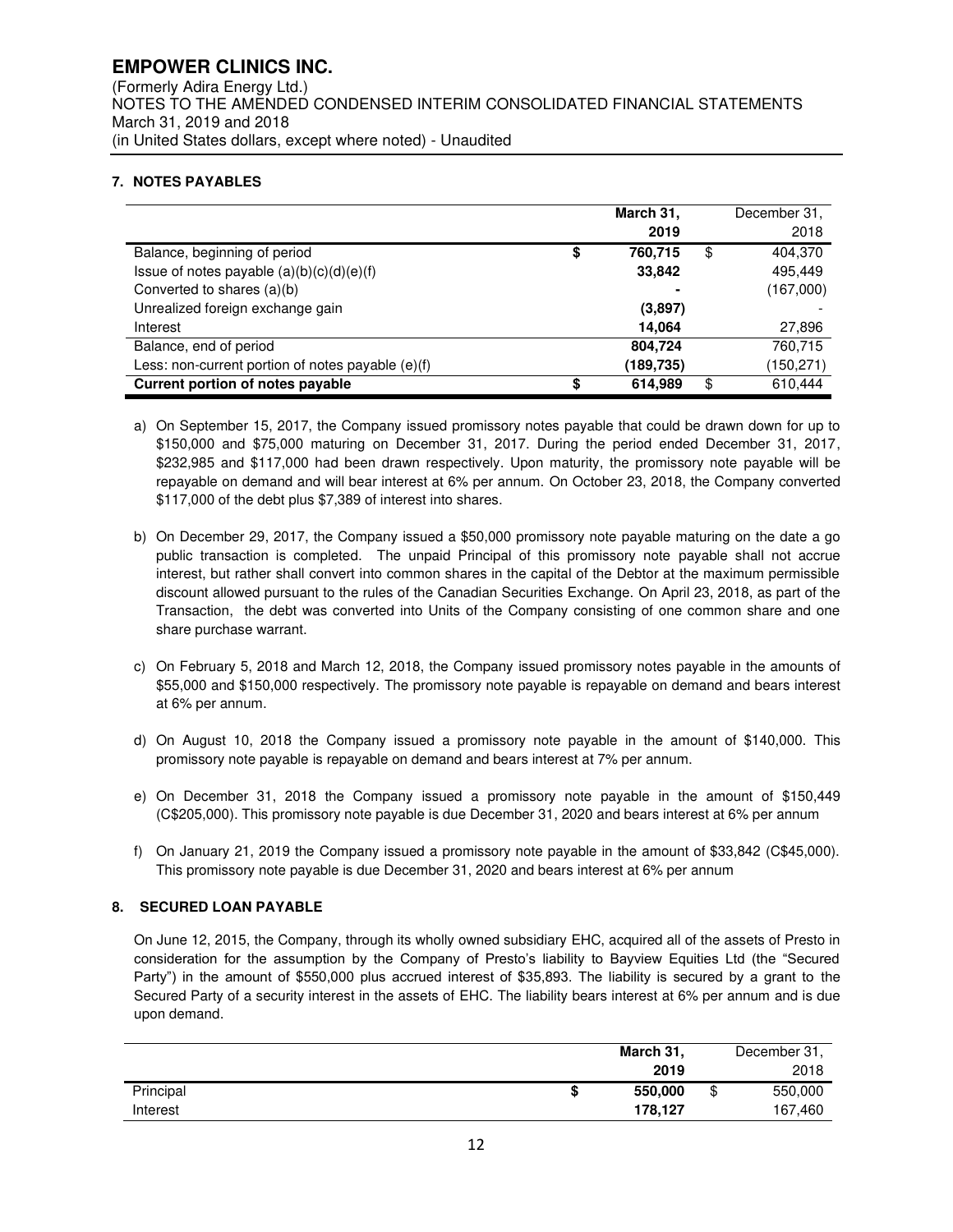### **EMPOWER CLINICS INC.**  (Formerly Adira Energy Ltd.) NOTES TO THE AMENDED CONDENSED INTERIM CONSOLIDATED FINANCIAL STATEMENTS March 31, 2019 and 2018 (in United States dollars, except where noted) - Unaudited

**\$ 728,127** \$ 717,460

### **9. CONVERTIBLE DEBENTURES**

Convertible debentures consist of the following:

|                                           | March 31,<br>2019 | December 31,<br>2018 |
|-------------------------------------------|-------------------|----------------------|
| Balance, beginning of period              | \$<br>274.466     | \$<br>1,835,225      |
| Proceeds from Issuance of convertible     |                   |                      |
| debentures (a)                            | $\blacksquare$    | 442,437              |
| Amount allocated to conversion option (a) | $\blacksquare$    | (172, 386)           |
| Amount converted to units                 | $\blacksquare$    | (2, 129, 728)        |
| Unrealized foreign exchange gain          | (8,039)           |                      |
| Interest expense                          | 6,583             | 57,397               |
| Accretion expense                         | 29.914            | 241,521              |
|                                           | \$<br>302.924     | \$<br>274.466        |

- a) On September 27, 2018, the Company raised \$442,437 (C\$575,060) through the issue of convertible debentures, expiring on September 27, 2019. The holder may at any time during the term of the convertible debenture convert all or part into units of the Company consisting of one common share and one share purchase warrant. Each warrant entitles the holder to acquire one common share at an exercise price equal to \$0.14 (C\$0.19). The fair value of the conversion feature at the grant date was estimated at \$172,386 using the Black-Scholes option pricing model with the following assumptions: a one year expected average life, share price of \$0.14 (C\$0.18); 100% volatility; risk-free interest rate of 1.66%; and an expected dividend yield of 0%.
- b) The conversion feature as at March 31, 2019 was valued at \$55,927 using the Black Scholes option pricing model with the following assumptions: 0.50 year expected average life, share price of C\$0.14; 100% volatility; risk-free interest rate of 1.56%; and an expected dividend yield of 0%. The loss on change in fair value of conversion feature since December 31, 2018 of \$26,491 has been recorded on the statement of loss and comprehensive loss
- c) The conversion feature as at December 31, 2018 was valued at \$22,565 using the Black Scholes option pricing model with the following assumptions: 0.75 year expected average life, share price of C\$0.095; 100% volatility; risk-free interest rate of 1.85%; and an expected dividend yield of 0%.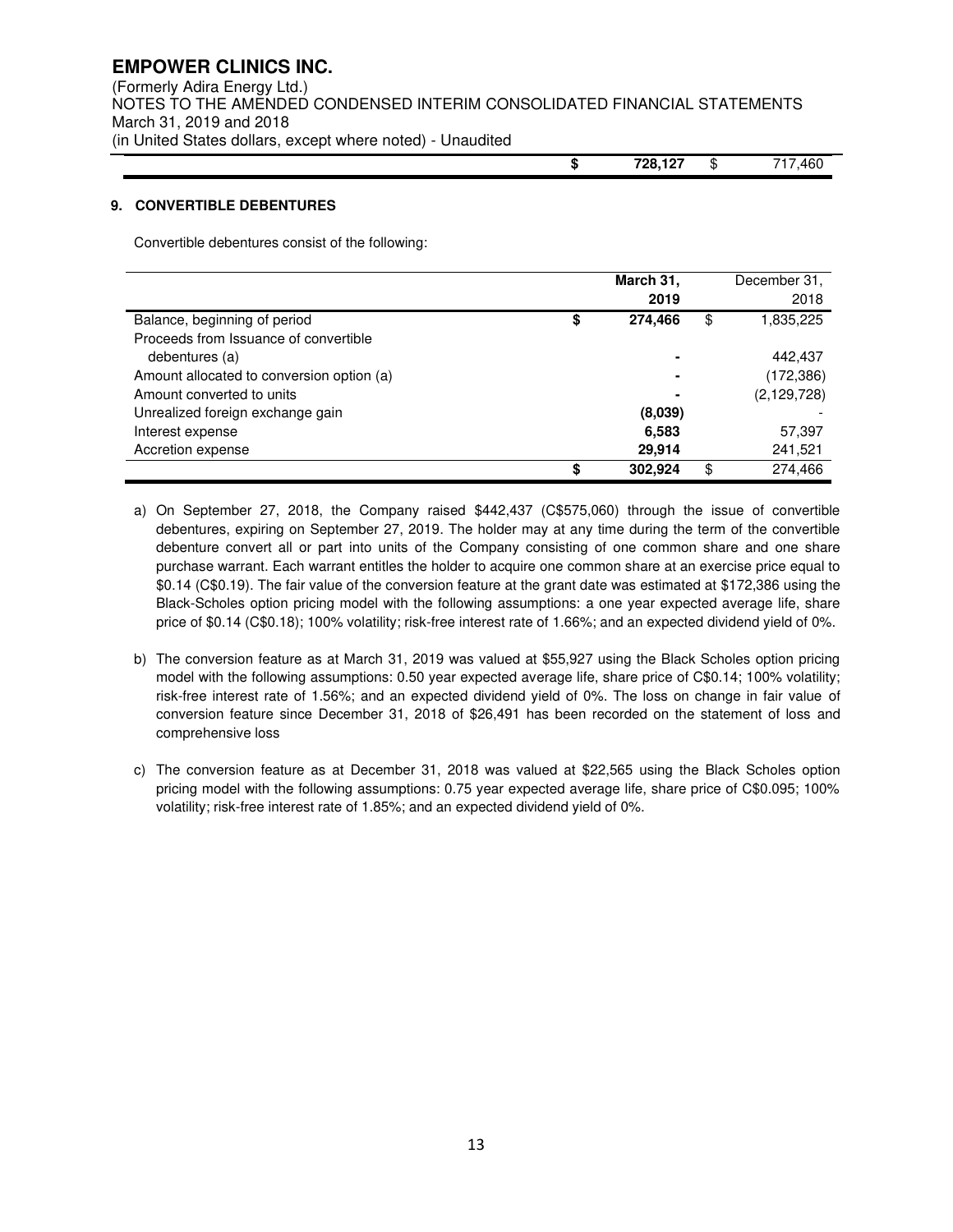### **10. WARRANT LIABILITY**

The warrants are classified as a financial instrument under the principles of IFRS 9, as the exercise price is in Canadian dollars while the functional currency of the Company is the US dollar. Accordingly, warrants are remeasured to fair value at each reporting date with the change in fair value charged to change in fair value of warrant liability.

|                                                         |                                |                              |                    |                                   |                   | Warrants Outstanding as at |
|---------------------------------------------------------|--------------------------------|------------------------------|--------------------|-----------------------------------|-------------------|----------------------------|
| Issuance                                                | <b>Expiry Date</b>             | Exercise<br>Price            | Warrants<br>issued | Common<br>shares upon<br>exercise | March 31,<br>2019 | December 31,<br>2018       |
| Convertible debt<br>conversion (1)                      | April 23,<br>2020<br>April 23, | C\$0.39<br>\$0.30<br>C\$0.39 | 11,373,368         | 11,373,368                        | 11,373,368        | 11,373,368                 |
| Note conversion $(2)$                                   | 2020<br>June 11.               | \$0.30<br>C\$0.36            | 268.817            | 268,817                           | 268,817           | 268,817                    |
| Shares issued (3)                                       | 2019<br>October 22,            | \$0.28<br>C\$0.36            | 2,000,000          | 2,000,000                         | 2,000,000         | 2,000,000                  |
| Note conversion $(4)$                                   | 2019<br>October 22,            | \$0.28<br>C\$0.36            | 517,132            | 517,132                           | 517,132           | 517,132                    |
| Shares issued (5)<br>Convertible debt<br>conversion (6) | 2019<br>December<br>14, 2020   | \$0.28<br>C\$0.19<br>\$0.14  | 312,903<br>422,678 | 312,903<br>422,678                | 312,903           | 312,903<br>422,678         |
|                                                         |                                |                              | 14,894,898         | 14,894,898                        | 14,472,220        | 14,894,898                 |

(1) On April 23, 2018, as part of the Transaction, the Company converted convertible debentures and issued 11,373,368 share purchase warrants (note 14(a)).

 $(2)$  On April 23, 2018, as part of the Transaction, the Company converted \$50,000 of notes payable into 268,817 units; each consists of one common share and one common share purchase warrant (note 14(a)).

- $<sup>(3)</sup>$  On June 11, 2018, the Company issued 2,000,000 units; each consists of one common share and one</sup> common share purchase warrant (note 14(a), note 23).
- (4) On October 23, 2018, the Company converted \$122,030 of notes payable into 517,132 units; each consists of one common share and one common share purchase warrant (note 14(a)).

(5) On October 23, 2018, the Company issued 312,903 units; each consists of one common share and one common share purchase warrant (note 14(a)).

 $(6)$  On December 31, 2018, the Company issued 422,678 units; consisting of 422,678 common shares and 422,678 common share purchase warrants (note 14(a)).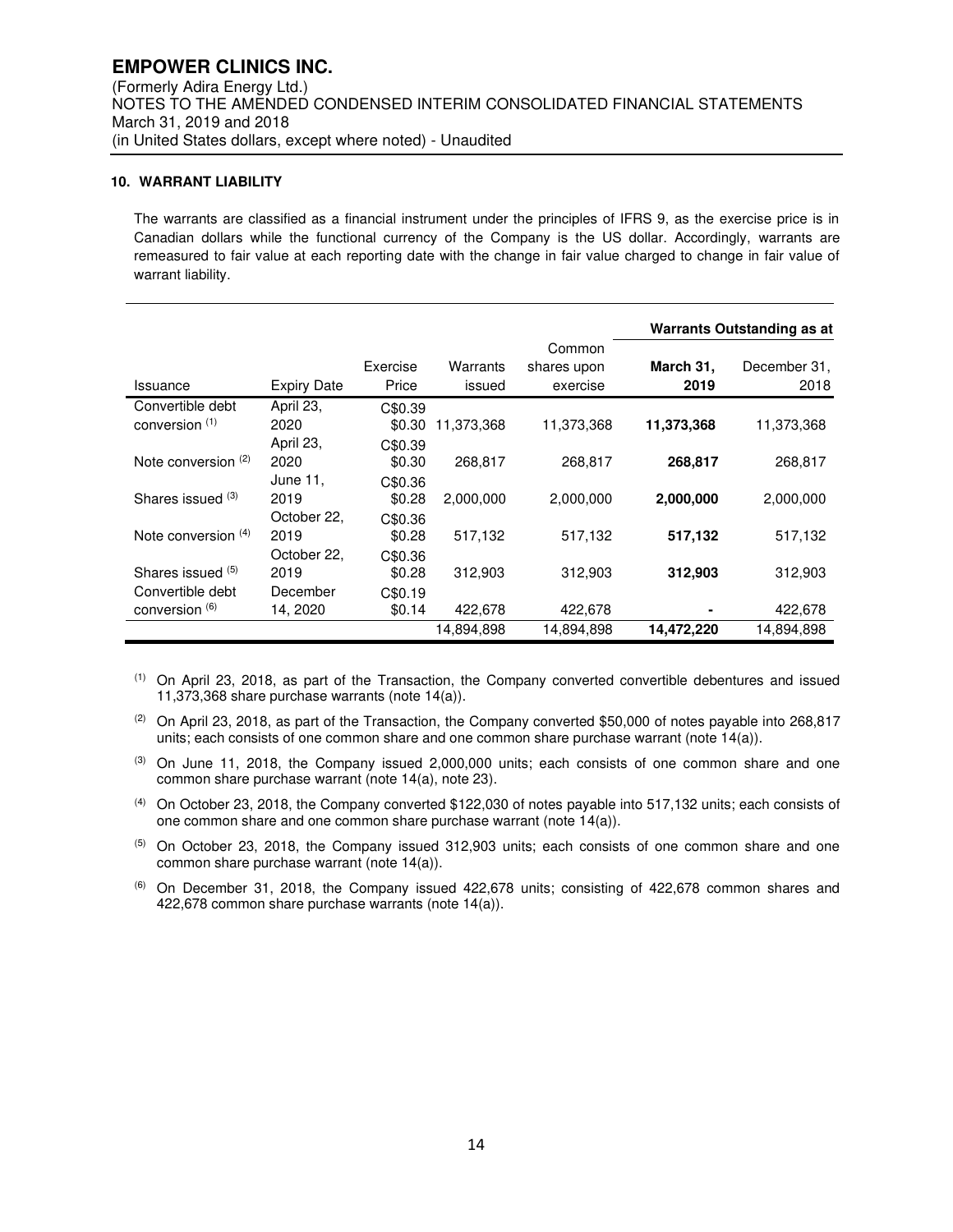### **10. WARRANT LIABILITY (continued)**

The total fair values of the warrants at March 31, 2019 and December 31, 2018 are as follows:

|                                                          |    | March 31,<br>2019 | December 31,<br>2018 |
|----------------------------------------------------------|----|-------------------|----------------------|
| Balance, beginning of period                             | \$ | 106,172           | \$                   |
| Convertible debt conversion (1)                          |    |                   | 1,317,916            |
| Shares issued (1)                                        |    |                   | 303,427              |
| Note conversion (1)                                      |    |                   | 83,254               |
| Warrants exercised                                       |    | (18, 746)         |                      |
| Change in fair value of warrant liability <sup>(2)</sup> |    | 190               | (1,598,425)          |
| <b>Total warrant liability</b>                           |    | 87,616            | 106,172              |
| Less: non-current portion                                |    | (81, 443)         | (101,698)            |
| <b>Current portion of warrant liability</b>              | S  | 6.173             | \$<br>4.474          |

(1) Fair value at issuance based on the following assumptions for the Black-Scholes option pricing:

| Risk-free interest rate    | $1.80\%$ - 2.25% |
|----------------------------|------------------|
| Expected life              | 1 - 2 years      |
| <b>Expected volatility</b> | 100.0%           |
| Forfeiture rate            | $0.0\%$          |
| Dividend rate              | $0.0\%$          |

 $(2)$  Fair value at December 31, 2018 based on the following assumptions for the Black-Scholes option pricing:

| Risk-free interest rate | 1.85%               |
|-------------------------|---------------------|
| Expected life           | $0.44 - 1.96$ years |
| Expected volatility     | 100.0%              |
| Forfeiture rate         | $0.0\%$             |
| Dividend rate           | $0.0\%$             |

(3) Fair value at March 31, 2019 based on the following assumptions for the Black-Scholes option pricing:

| Risk-free interest rate | .56%                |
|-------------------------|---------------------|
| Expected life           | $0.20 - 1.07$ years |
| Expected volatility     | 100.0%              |
| Forfeiture rate         | $0.0\%$             |
| Dividend rate           | $0.0\%$             |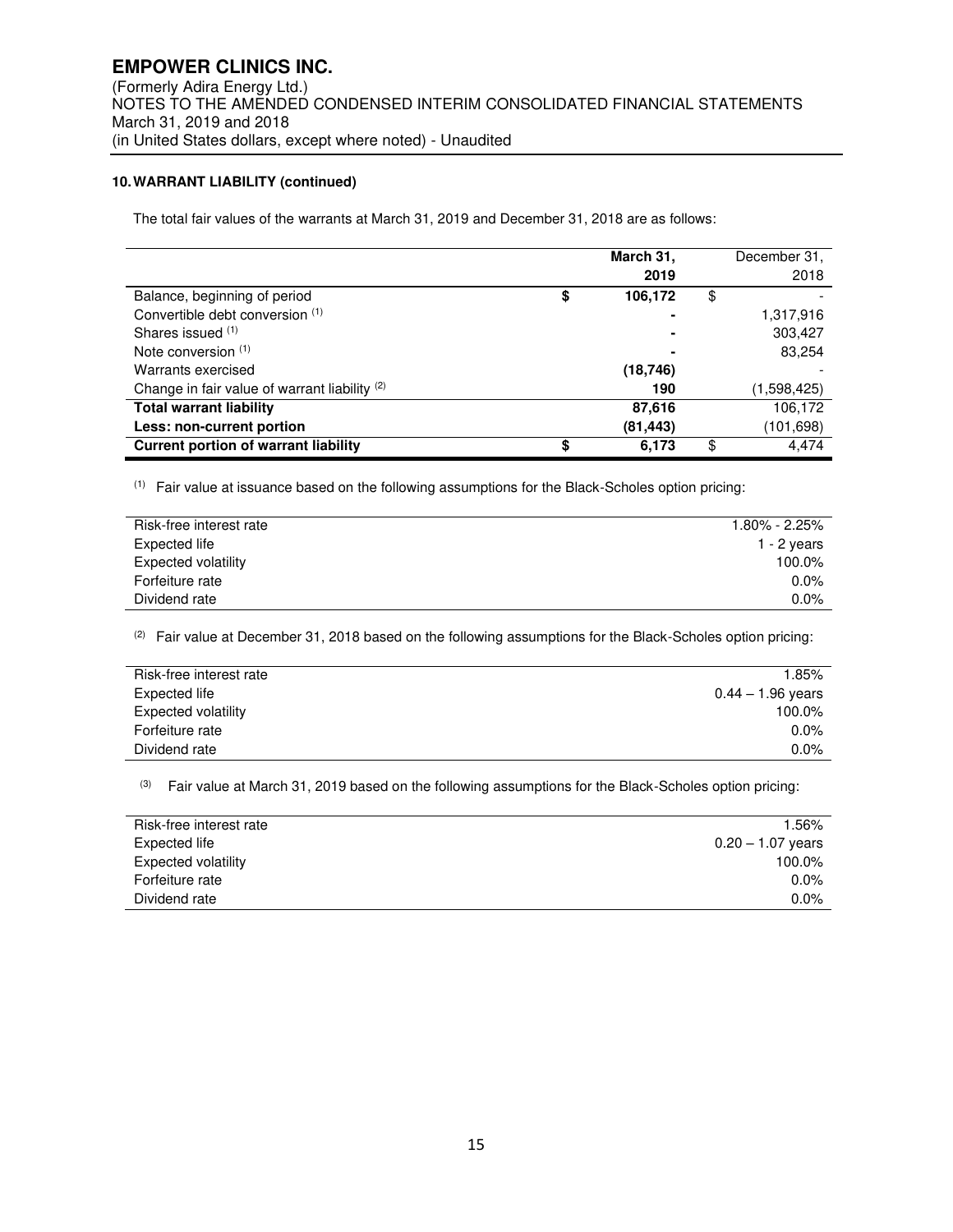### **10. WARRANT LIABILITY (continued)**

During the three months ended March 31, 2019 and 2018, the Company recognized the following (gain) loss on revaluation of the share purchase warrant liability:

|                                 |         | Three months ended March 31, |
|---------------------------------|---------|------------------------------|
|                                 | 2019    | 2018                         |
| Convertible Debt Conversion (1) | 14.779  |                              |
| Agents <sup>(1)</sup>           | (5,518) |                              |
| Shares issued (1)               | (9,730) |                              |
| Note conversion (1)             | 279     |                              |
|                                 | 190     |                              |

### **11. EQUITY**

### **a) Authorized share capital**

• Unlimited number of common shares without nominal or par value.

The Company had the following common share transactions during the three months ended March 31, 2019:

- On January 17, 2019, pursuant to the conversion of convertible debt, the Company cancelled 422,678 common shares, which had been issued for \$0.14 (C\$0.18) per common share and reissued 417,000 common shares at a deemed price of \$0.14 (C\$0.18) per common share.
- On March 3, 2019, pursuant to the termination agreement with the former CEO, the Company cancelled 2,651,875 common shares.
- On March 8, 2019, pursuant to a service agreement, the Company issued 1,500,000 common shares at a deemed price of \$0.17 (C\$0.23) per common share for total fair value consideration of \$257,041 (C\$345,000).
- On March 22, 2019, pursuant to the exercise of common share purchase warrants, the Company issued 431,075 common shares for \$0.14 (C\$0.19) per common share.

The Company had the following common share transactions during the year ended December 31, 2018:

- On April 19, 2018, as part of the Transaction (note 5), the common shares of Adira were consolidated at a ratio of 20:1. In addition, the Company issued 2,544,075 common shares at a deemed price of C\$0.31 (\$0.24) per share for purchase consideration of \$614,415.
- On April 23, 2018, pursuant to the conversion of 11,373,368 units of convertible debentures with a face value of \$2,089,495, the Company issued 11,373,368 common shares and 11,373,368 common share purchase warrants. Each warrant entitles the holder to acquire one common share at a price of \$0.30 (C\$0.39) per share for a period of two years following the closing date of the conversion (note 10).
- On April 23, 2018, pursuant to the conversion of \$50,000 in promissory notes payable, the Company issued 268,817 common shares and 268,817 common share purchase warrants. Each warrant entitles the holder to acquire one common share at a price of \$0.30 (C\$0.39) per share for a period of two years following the closing date of the conversion (note 10).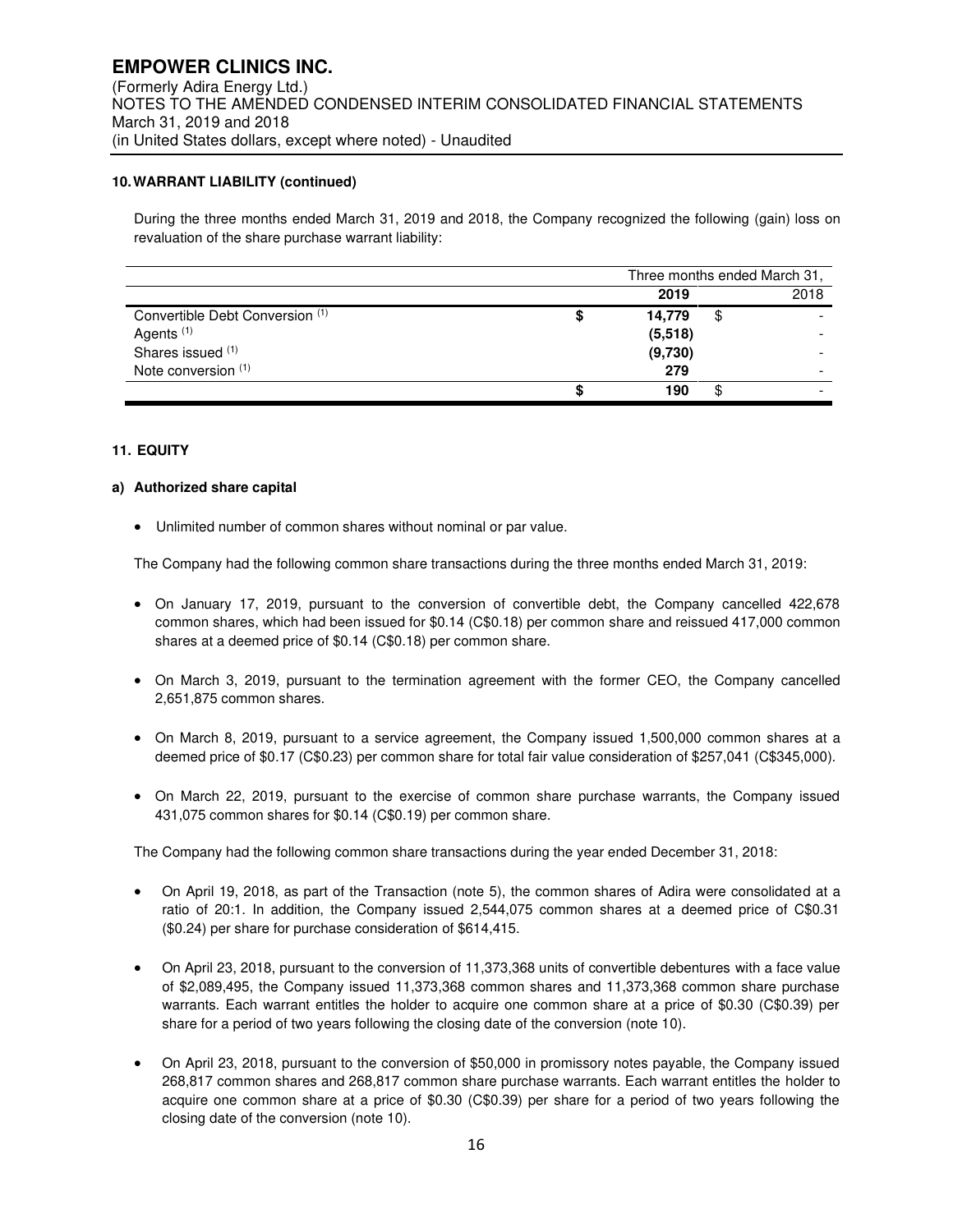### **11. EQUITY (continued)**

- On April 23, 2018, pursuant to a shareholder rights offering financing, the Company issued 8,443,473 common shares at a price of \$0.24 (C\$0.31) per share for gross proceeds of \$2,020,357 (C\$2,617,477).
- On June 11, 2018, pursuant to a marketing services agreement, the Company issued 2,000,000 units at a deemed price of C\$0.31 (\$0.24) per unit for total fair value consideration of C\$620,000 (\$477,180). Each unit consists of one common share and one common share purchase warrant. Each warrant entitles the holder to acquire one common share at a price of C\$0.36 (\$0.28) per share for a period of two years following the closing date of the financing. Subsequent to issuing the units, the Company cancelled the marketing services agreement due to non-performance of services by the marketing company. The units remained outstanding at December 31, 2018, subsequent to which the Company obtained from the holder the certificates of all 2,000,000 common shares and 2,000,000 common share purchase warrants. The Company is in the process of cancelling these securities.
- On June 11, 2018, pursuant to obligations under employment contract, the Company issued 2,000,000 common shares to the former CEO, for a deemed value of \$0.24 (C\$0.31) per common share for total consideration paid to the former CEO of \$477,180 (C\$620,000).
- On October 23, 2018, pursuant to the conversion of \$122,030 notes payable, the Company issued 517,132 units. Each unit is comprised of one common share and one common share purchase warrant. Each warrant entitles the holder to acquire one common share at a price of \$0.28 (C\$0.36) per share for a period of twelve months following the closing date of the conversion (note 7).
- On October 23, 2018, pursuant to a private placement financing, the Company issued 312,903 units for \$0.24 (C\$0.31) per unit for gross proceeds of \$71,938 (C\$97,000). Each unit is comprised of one common share and one common share purchase warrant. Each warrant entitles the holder to acquire one common share at a price of \$0.28 (C\$0.36) per share for a period of twelve months following the closing date of the financing (note 10).
- On October 23, 2018, the Company issued 423,076 common shares at a deemed price of C\$0.29 (\$0.22) per common share for services received for total fair value consideration of C\$120,000 (\$92,856).
- On October 23, 2018, pursuant to restructuring, the Company issued 1,204,851 common shares for \$0.18 (C\$0.23) per common share.
- On December 14, 2018, pursuant to the conversion of 422,678 units of convertible debentures with a face value of \$57,980 (C\$75,060), the Company issued 422,678 common shares and 422,678 common share purchase warrants. Each warrant entitles the holder to acquire one common share at a price of \$0.14 (C\$0.19) per share for a period of two years following the closing date of the conversion (note 10).

At March 31, 2019, there were 77,121,120 issued and outstanding common shares (December 31, 2018 - 77,847,598). The Company does not currently pay dividends and entitlement will only arise upon declaration.

### **b) Share options**

The Company has an incentive share option plan ("the plan") in place under which it is authorized to grant share options to executive officers, directors, employees and consultants. The plan allows the Company to grant share options up to a maximum of 10.0% of the number of issued shares of the Company.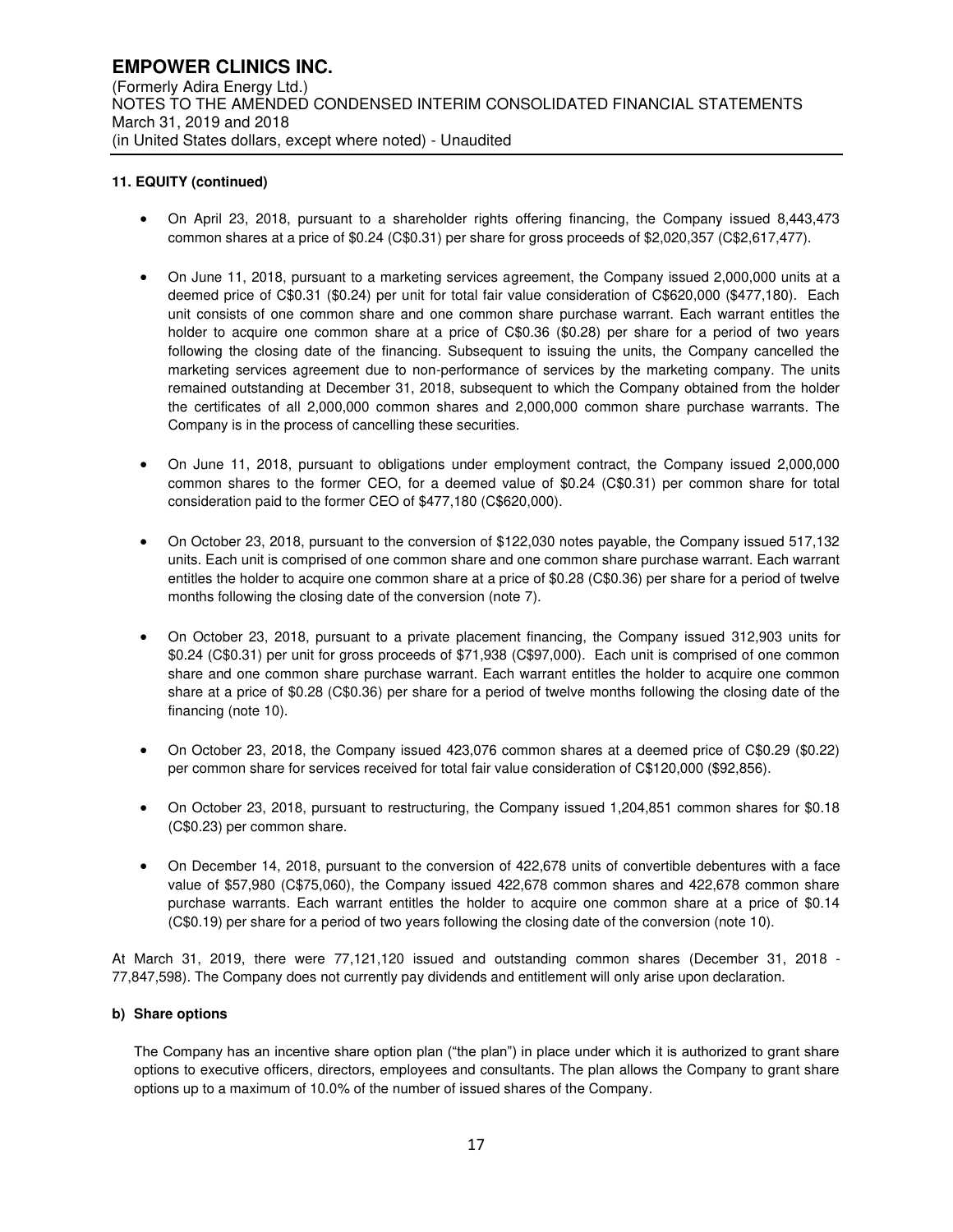### **11. EQUITY (continued)**

Share option transactions and the number of share options outstanding during the three months ended March 31, 2019, and year ended December 31, 2018 are summarized as follows:

|                                |                         | Weighted average exercise |
|--------------------------------|-------------------------|---------------------------|
|                                | Number of share options | price                     |
| Outstanding, December 31, 2017 | 3,300,000               | C\$0.10                   |
| Granted                        | 4,300,000               | C\$0.38                   |
| Outstanding, December 31, 2018 | 7.600.000               | C\$0.25                   |
| Cancelled                      | 4,850,000               | C\$0.27                   |
| Outstanding, March 31, 2019    | 2,750,000               | C\$0.22                   |
| Exercisable, March 31, 2019    | 2,295,833               | C\$0.23                   |

Share options outstanding and exercisable at March 31, 2019, are as follows:

|              |             | Weighted       | Weighted     |             | Weighted     | Weighted     |
|--------------|-------------|----------------|--------------|-------------|--------------|--------------|
|              | Number of   | average        | average life | Number of   | average      | average life |
| Exercise     | options     | exercise price | of options   | options     | exercise     | of options   |
| price $(C$)$ | outstanding | (C\$)          | (years)      | exercisable | price $(C$)$ | (years)      |
| 0.10         | 1.400.000   | C\$0.10        | 2.77         | 1,133,333   | C\$0.10      | 2.05         |
| 0.26         | 450.000     | C\$0.26        | 4.56         | 262,500     | C\$0.26      | 4.56         |
| 0.38         | 900.000     | C\$0.38        | 4.15         | 900.000     | C\$0.38      | 4.15         |
|              | 2,750,000   | C\$0.22        | 3.51         | 2,295,833   | C\$0.23      | 3.16         |

The fair value of share options recognized as an expense during the three months ended March 31, 2019, was \$14,960 (three months ended March 31, 2018 - \$nil). There were no options granted during the three months ended March 31, 2019.

### **12. OPERATING EXPENSES**

|                           |      |               | Thee months ended March 31, |
|---------------------------|------|---------------|-----------------------------|
|                           | Note | 2019          | 2018                        |
| Salaries and benefits     | 15   | \$<br>167,260 | \$<br>513,308               |
| Rent                      | 3    | 10,777        | 77,933                      |
| Advertising and promotion |      | ۰             | 1,790                       |
| Telephone and internet    |      | 11,343        | 23,094                      |
| Other                     |      | 29.247        | 92,702                      |
|                           |      | \$<br>218,627 | \$<br>708,827               |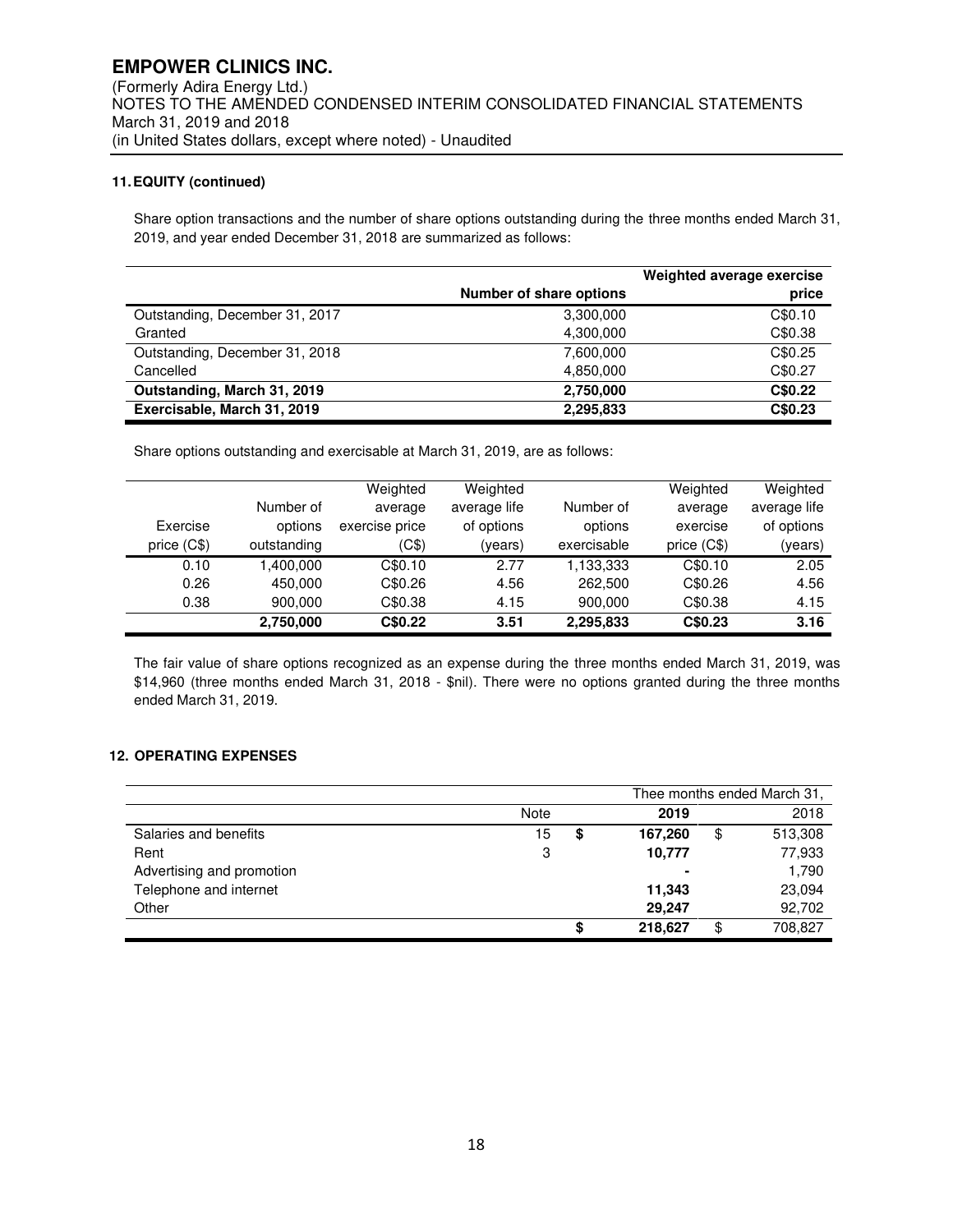### **13. SUPPLEMENTAL DISCLOSURE WITH RESPECT TO CASH FLOWS**

Significant non-cash transactions were as follows:

|                             |       |           | Three months ended March 31, |
|-----------------------------|-------|-----------|------------------------------|
|                             | Note  | 2019      | 2018                         |
| Shares issued for services  | 11(a) | 257.041   | \$                           |
| Shares returned to treasury | 11(a) | (480.017) |                              |
|                             |       | (222.976) | \$<br>-                      |

### **14. FINANCIAL INSTRUMENTS AND RISK MANAGEMENT**

#### **a) Fair value measurement of financial assets and liabilities**

The Company has established a fair value hierarchy that reflects the significance of inputs of valuation techniques used in making fair value measurements as follows:

Level 1 – quoted prices in active markets for identical assets or liabilities;

Level 2 – inputs other than quoted prices included in Level 1 that are observable for the asset or liability, either directly (i.e. as prices) or indirectly (i.e. from derived prices); and

Level 3 – inputs for the asset or liability that are not based on observable market data.

As at March 31, 2019 and December 31, 2018, none of the Company's financial assets and liabilities are measured and recognized in the consolidated statements of financial position at fair value with the exception of the conversion liability (note 9) and warrant liability (note 10).

The carrying values of cash, accounts receivable, prepaid expenses, due from related parties, bank indebtedness, accounts payable and accrued liabilities, and amounts due to related parties approximate their carrying values due to their short-term nature.

As at March 31, 2019 and December 31, 2018, there were no financial assets or liabilities measured and recognized in the consolidated statements of financial position at fair value that would be categorized as Level 2 or Level 3 in the fair value hierarchy above with the exception of the conversion liability (note 9) and warrant liability (note 10), which are a Level 3 fair value measurement.

### **15. RELATED PARTY TRANSACTIONS**

The Company's related parties include key management personnel and any transactions with such parties for goods and/or services that are made on regular commercial terms. During the three months ended March 31, 2019 and 2018, the Company did not enter into any transactions with related parties outside of compensation to key management personnel as disclosed below.

Key management are those personnel having the authority and responsibility for planning, directing, and controlling the Company. Salaries and benefits, bonuses, and termination benefits are included in operating expenses and share-based payments are recorded as share-based payment expense or share capital.